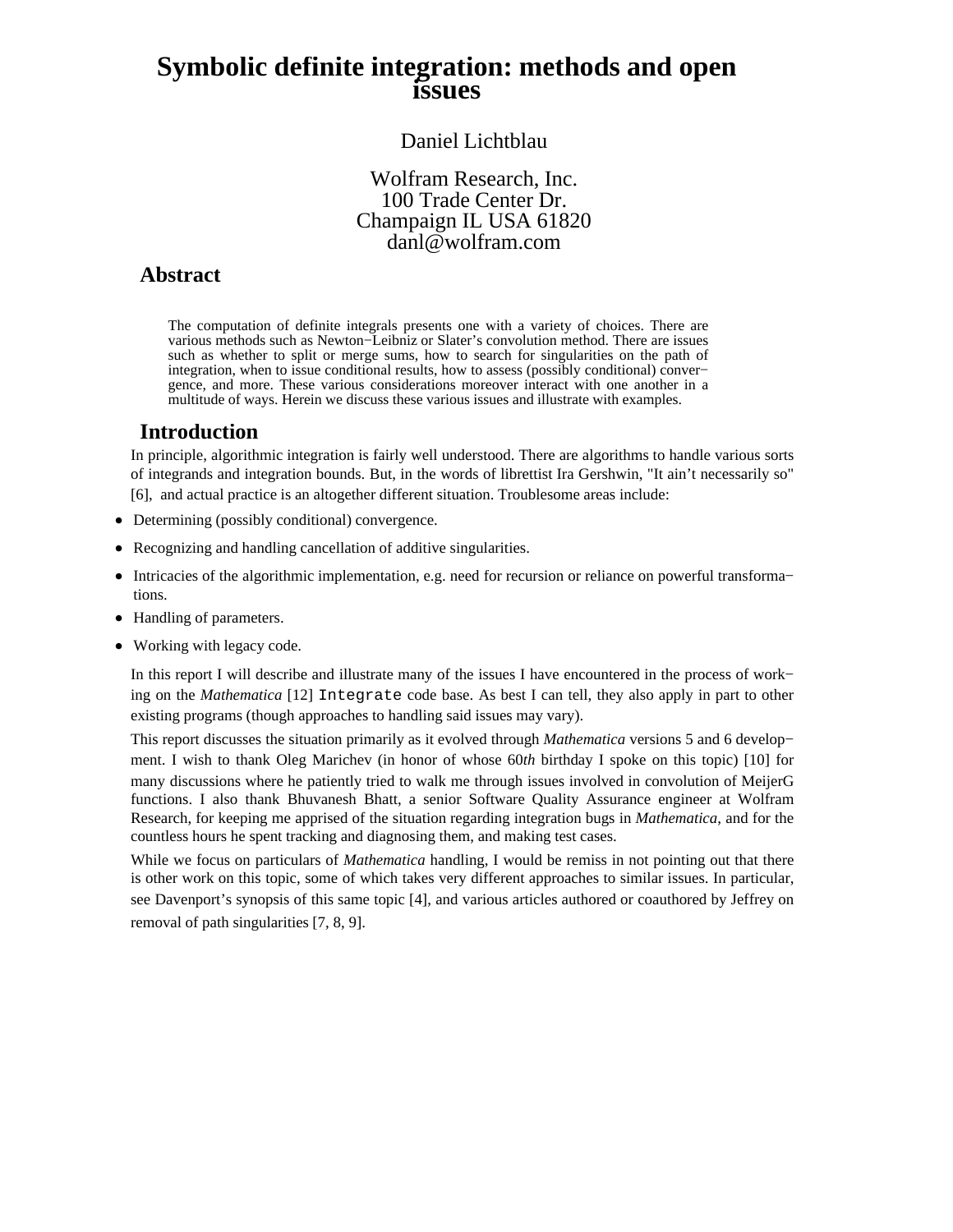# **Basic Structure of Integrate Code in** *Mathematica*

# **Indefinite Integration**

The indefinite integration code consists primarily of a partial implementation of the Risch algorithm [2,

5], in addition to extensive table lookup methods. These latter attempt to handle integrands with exponen− tials, trigs (and/or hyperbolics), elliptic integrals, and integrands involving special functions, particularly after the Risch methods have given up. The actual situation is slightly more complicated in that Risch code may handle part of an integrand, sending the rest to table lookup code. That in turn may do transfor− mations and call the integration process recursively.

In addition to what is stated above, some integrand transformations are attempted prior to all else. The idea here is to recognize cases where one integrand may be converted to something that is easier to work with, but equivalent modulo a differential constant.

Also useful are mathematically equivalent transformations such as factorization and partial fractions decomposition. An added wrinkle is that such transformations can invert one another, and it is often difficult to recognize which one will be beneficial to a given integrand. Thus one must take care to avoid attempting them blindly, and, in so doing, incurring the wrath of the gods of infinite recursion.

# **Definite Integration**

Definite integration is done via a number of methods as indicated below.

- è Special case contour integration.
- è Newton−Leibniz code specialized for integrands of the form *rational* ´ *trig* or *rational* ´ *exponential*.
- è Newton−Leibniz code specialized for integrands containing logs or polylogs.
- è A general case implementation of Newton−Leibniz integration.
- è An implementation of definite integration by convolution of MeijerG functions [1]. This requires that we integrate from 0 to infinity. It also requires that the integrand be represented as a power of the integra− tion variable times one or two MeijerG functions. Since a UnitStep function may be represented as a MeijerG, we may lift the infinite range requirement whenever the integrand requires only one MeijerG. This method in particular uses several transformation tactics to handle algebraics, trigs, logs, exponentials, and so forth.

The overall implementation is best described as a polyalgorithm that calls on any or all of the above in various ways, depending on heuristics (or perhaps the mood of the little man inside the code).

### **Brief Descriptions and Examples of the Two Primary Methods of Definite Integration**

### *Newton−Leibniz*

First we find an antiderivative to the integrand. We then look at the integration path, finding candidate singular points. We will treat these in one of two ways (based on crude heuristics): either issue a proviso on parameters that guarantee the point is not a "bad" point, or else split the integration path at that point and use limits as we approach from either side. Once the integration path is split into suitable segments we take appropriate limits of the antiderivative as we approach the segment endpoints from appropriate directions, then sum these signed values to get the resulting definite integral.

Here is a classical example that incorrectly gave zero in a prior version of *Mathematica*. Note that one path, from  $-1 + i$  to  $-1 - i$ , must be split where it crosses the (negative) real axis.

**Integrate[1/z, {z, 1 + I, −1 + I, −1 − I, 1 − I, 1 + I}]**

2 i $π$ 

### *Slater Convolution via MeijerG Products*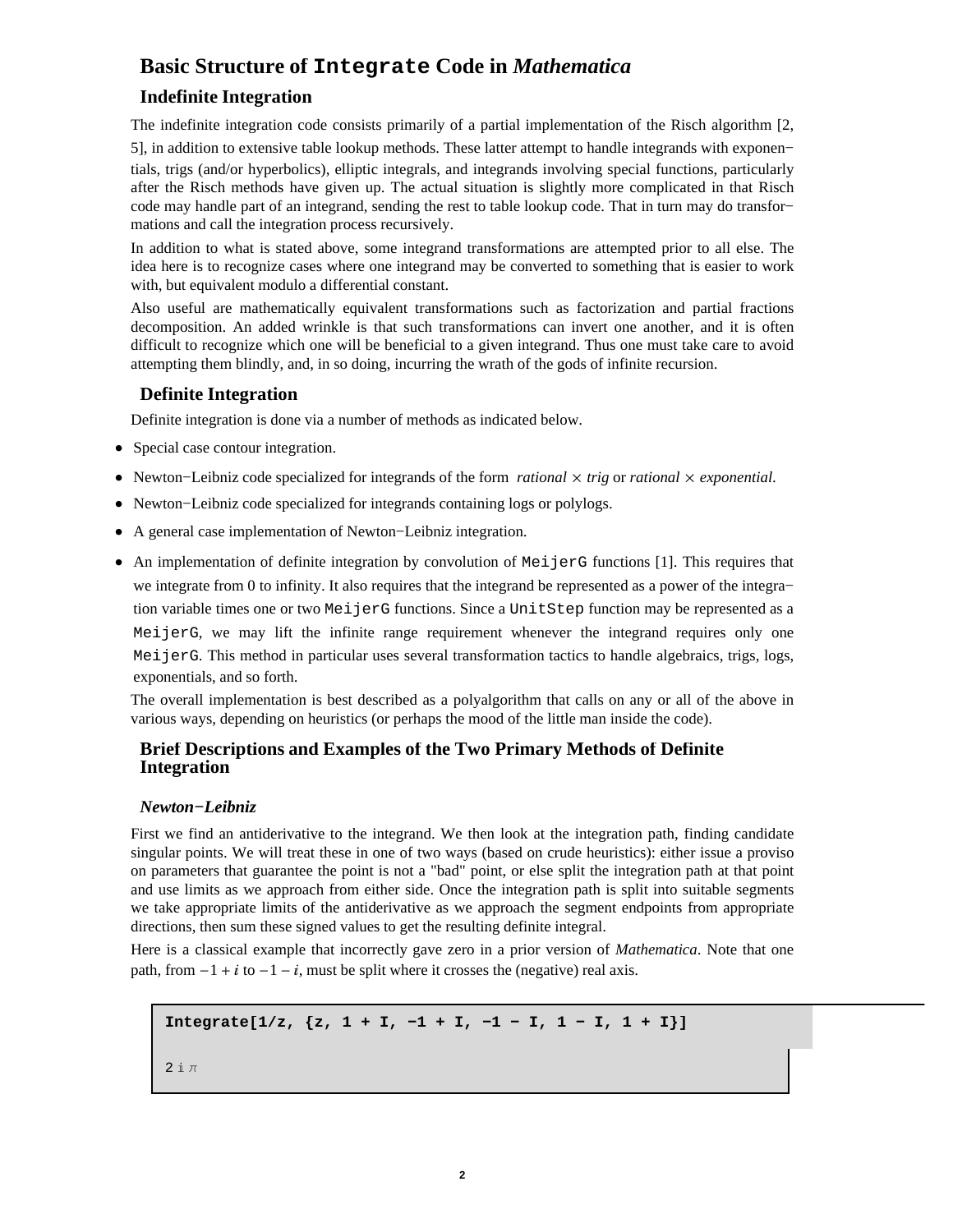### *Slater Convolution via MeijerG Products*

The idea in this case is to make suitable transformations so that we have an integrand in, say, the variable *z*, as a product  $z^k$  MeijerG[*expression<sub>1</sub>*] MeijerG[*expression<sub>2</sub>*] where we integrate from 0 to infinity. While this path may seem rather specialized, bear in mind that we can do translations and rotations to move a path to the real axis, and we can represent UnitStep as a MeijerG function. This means we can treat a finite interval on the positive axis as though it was semi−infinite, at the cost of a MeijerG factor. The basic convolution theorem is discussed in [1].

Several common functions such as trigs, various exponentials, Bessel functions, and certain common algebraics e.g.  $(a + b x^n)^m$  may be represented as MeijerG functions, while others may be brought to Mei jerG form after some suitable transformation of variables. Hence we look for viable transformations and then do a table driven conversion in an effort to obtain the desired form.

Once in the factored form above (or perhaps a simpler form wherein any factor or factors are not present) we go into convolution code, at the heart of which lies a function that formulates the integrated result as a new MeijerG expression via the Slater theorem. It then performs some manipulations in an effort to recast in terms of better known functions.

Here is a simple example.

 $\mathbf{val} = \texttt{Integrate}\left[\texttt{BesselJ[2, x]} \ \mathbf{x}^2 \ \mathbf{e}^{-\mathbf{x}+2} \right]$  $\{x, 0, \infty\}$ , GenerateConditions  $\rightarrow$  False  $\textbf{hval} = \text{NIntegrate}\left[\text{BesselJ}[2, \mathbf{x}] | \mathbf{x}^2 \text{ } \mathbf{e}^{-\mathbf{x}+2}, \ \{\mathbf{x}, \ 0, \ \infty\}\right]$  $\text{Chop}\left[\text{val - nval , } \frac{1}{\left| \mathbf{1} \right|^{8}} \right]$  $\frac{1}{10^8}$   $3 e<sup>2</sup>$  $4\sqrt{2}$ 

3.91864

0

This operated by first converting the integrand to an "inert" form representing the integrand product as

 $x^2$  MeijerG[{{}, {}}, {{0}, {}}, x] MeijerG $\Big[ \, \{ \}$ , {}}, {{1}, {-1}},  $\frac{x^2}{4}$  $\overline{4}$ 

### **Software Engineering Problems Associated with this Body of Code**

Below is a list of some of the issues that any powerful symbolic integration implementation will face.

- è Different modules, written by different people, were often not on the best of speaking terms. Hence various pieces of functionality of potentially general use might require reinventing, in some cases with bad consequences.
- è Much is legacy code. It was written over a period of about 15 years, by several different people. It is spread over some several dozen source code files. No one person understands all of it, and some parts are no doubt not understood by anyone (this is one of the pitfalls of legacy code). I find it unlikely that in an area of this scope any powerful body of code will be entirely understood by the team that develops it.
- è Some of the steps used are quite fragile. Specifically they may be sensitive to small changes in seemingly unrelated functions such as Together (providing a "canonical" form to rational functions), Apart (a

Integrate Factor Solve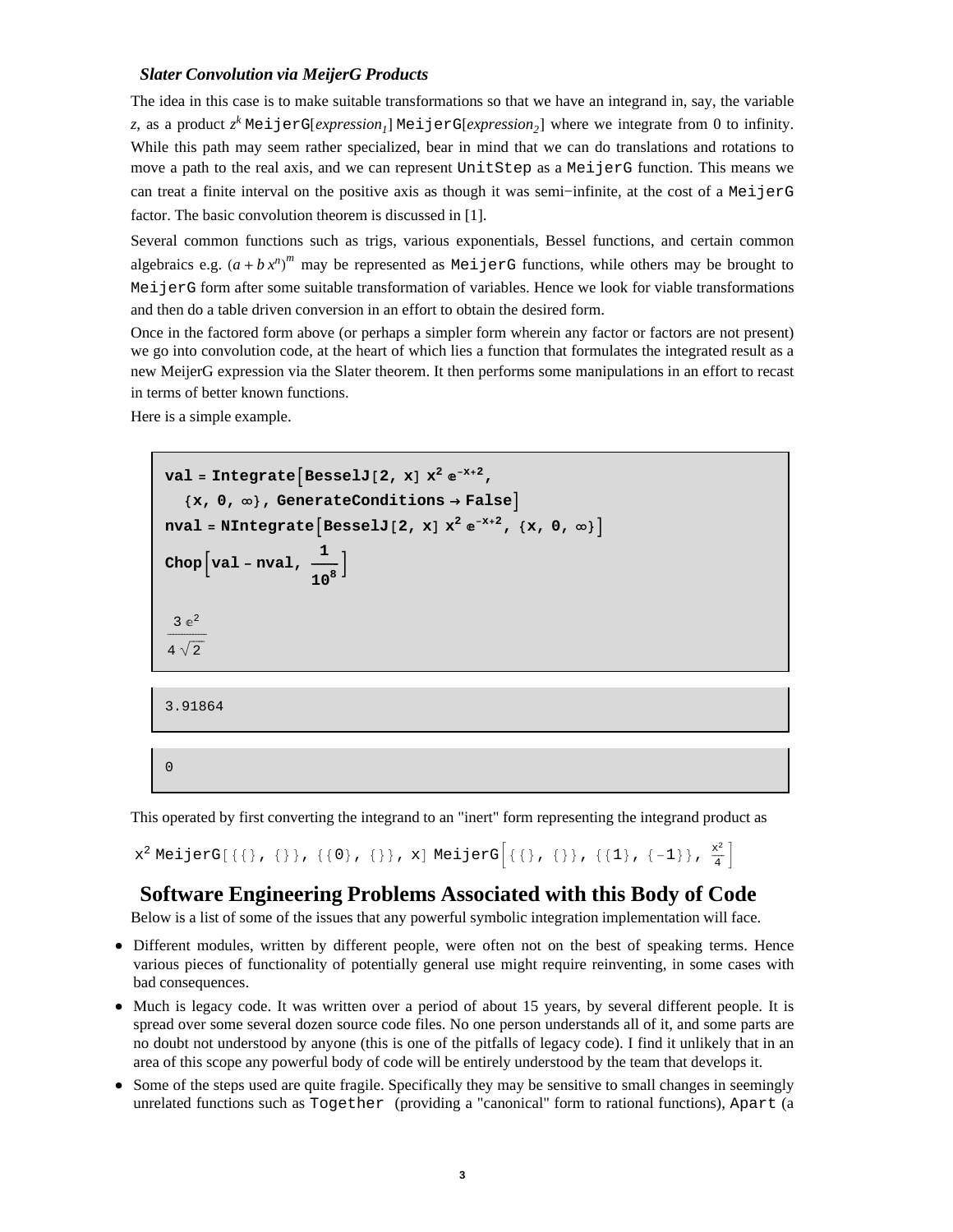partial fractions decomposition, which is in fact stitched at the hip to Integrate), Factor, Solve, Simplify, and others. After encountering this problem in many forms I have come to conclude that it really is endemic to symbolic integration and not simply an artifact of implementation details. The entire idea of working with transformations of integrands, coupled with the mathematical impossibility of creating canonical forms for all possible expressions, and the difficulty of forcing transformations to be improvements for a given purpose, make this a thorny issue. Indeed, certain types of standard tactics such as integration by parts or use of l'Hospital's rule for limit extraction can actually lead to infinite recursion if not done with considerable caution.

unrelated functions such as Together (providing a  $\sigma$  canonical functions), Apart (apart (apart (apart (apart

- è There are tradeoffs to be made between speed and power. One wants to try certain transformations, for example, in order to handle certain classes of problem. But there is no plausible way in general to perfectly delimit cases that may hang in the transformation process. Hence some form of delimiting is required e.g. by time or operation count.
- è Many classes of integration problem can make use of assumptions regarding, say, behavior of integrand at infinity. This creates a potential for bugs when the code is not sufficiently careful to delimit what inputs enter handlers that may utilize such assumptions. Moreover even where a handler explicitly tries to determine such behavior there is the issue alluded to above, where, say, limit extraction may hang if not suitably constrained. But when constraints (on time, memory, or some measure of operation count) are used, how is one to handle an aborted intermediate result? With a warning message? By giving up? By continuing as though it had been a "good" case e.g. of convergence at infinity?
- è Symbolic integration is one of the most complicated pieces of machinery to be found in algorithmic mathematics. The reliance on other functions as well as intricacies of integrand transformation attempts certainly implies that it will have a nontrivial implementation. Hence it is vital that the pieces be ade− quately documented. This is a rule throughout the field of software development, but the importance cannot be overstated in the context of integration.
- è When I began work on this body of code, more than one out of every four open bugs in the *Mathematica* kernel (with around 2000 functions) was in the category of definite integration (a part of one function, Integrate). This mass posed several problems in and of itself. First, the function clearly receives widespread usage, and hence it is difficult to start from scratch. Second, the scope made it a bit difficult to perform adequate triage (that is to say, it is hard to see the forest for the trees). Third, the massive overhaul needed strongly implied that there would be considerable breakage, at least in the short term. Fourth is the likelihood that the scope of trouble exceeds the capabilities of any one developer (I can attest that it certainly exceeds the capabilities of this particular developer).

# **Issues in the Implementation of Indefinite Integration**

We will discuss in brief some issues that tend to be specific to indefinite integration. As our primary focus is on definite integration we defer to the next section those that are common to both.

### **The Curse of Recursing**

è

Often an integral may be broken into two parts. The technical term for the first part is "done" while that for the second is "not done". The second term might be further rewritten in ways that return one to the original problem or a variant thereof, thus leading to recursive splitting. As an example of an integrand that might elicit such behavior, try Integrate[Sin[x]/(Sqrt[a-x]\*(1+x)), x] in version 4 of *Mathematica*. One approach to fixing this involves use of hashing to recognize integrands that have previously come our way.

Another common cause of descent into the infinite is the utilization of pairs of inverse transformations. We might, for example, convert a trig to exponentials in one handler, and convert back to trigs in another, applied later. We try to avoid this pitfall by using Block to (what else?) block the dual handler when we do one such transformation.

There is a bright side. We now tend to handle more problems than in the past. Here is an example that we now handle due to more active use of transformations of the integrand. It comes from an integration test suite in [3].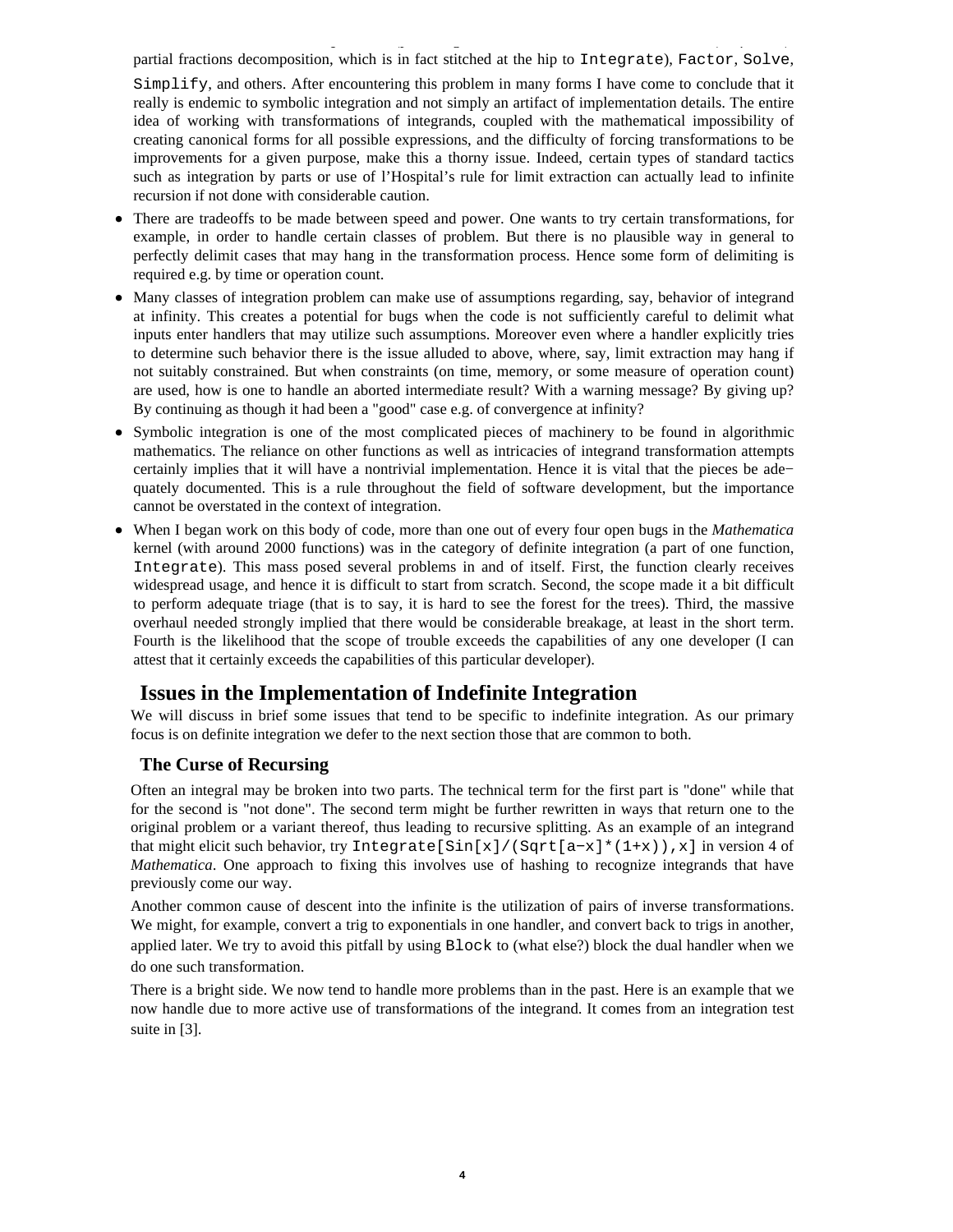$$
\int \frac{\tan \left[x\right]^{2}}{\sqrt{\left(1-\frac{\sin \left[x\right]^{2}}{2}\right)\left(1-\frac{2 \sin \left[x\right]^{2}}{5}\right)}} d\mathbf{x}
$$
\n
$$
-\left(4 \text{ i } \sqrt{\frac{5}{3}} \cos \left[x\right]^{2} \left[\text{EllipticE}\left[i \arcsin\left[\sqrt{\frac{3}{5}} \tan \left[x\right]\right], \frac{5}{6}\right] - \right]
$$
\n
$$
\text{EllipticF}\left[i \arcsin\left[\sqrt{\frac{3}{5}} \tan \left[x\right]\right], \frac{5}{6}\right]
$$
\n
$$
\sqrt{\left(4 + \cos \left[2 x\right]\right) \sec \left[x\right]^{2}} \sqrt{2 + \tan \left[x\right]^{2}} \right) / \left(\sqrt{25 + 14 \cos \left[2 x\right] + \cos \left[4 x\right]}\right)
$$

### Out on a Limb with a Cut Branch

Frequently we require transformations that bring into play multivalued functions. The consequence is that we may arrive at an antiderivative that is only correct up to a piecewise multiplicative constant. Hence we now attempt to restore the proper factor. This is not always trivial and often leads to a significantly enlarged form of result. Moreover it is not trivial to recognize in all cases how to correctly reverse effects of such transformations.

### **Transformations**

In many cases it is well understood how one might obtain an antiderivative for a particular class of integrand e.g. rational functions of trigs. But the needed transformations must be applied carefully in order to avoid potential explosion in intermediate complexity or that of the final result.

### To Expand or Not Expand, Indefinitely

This is a (very important) special case of a transformation. As the issues are a subset of those that arise in the context of definite integration we cover it there instead.

## **Issues in the Implementation of Definite Integration**

In this section we arrive at the main focus of this report. Within symbolic definite integration one encounters a wide array of issues. In the subsections below I will endeavor to present and illustrate many of them.

#### To Expand or Not Expand, Definitely

When one has certain types of input it makes sense to expand over summands and integrate term-byterm. In other cases this can be a very bad thing to do. So the question is when should one expand the input and loop over summands. We will illustrate the issue with a few examples.

First, a "simple" integrand involving a rational function.

$$
p = 7 x13 + 10 x8 + 4 x7 - 7 x6 - 4 x3 - 4 x2 + 3 x + 3;q = x14 - 2 x8 - 2 x7 - 2 x4 - 4 x3 - x2 + 2 x + 1;result = 
$$
\int_{2}^{5} \frac{p}{q} dx
$$

$$
(1/2) * (Log[6102576361/15553] + Sqr[2] * Log[1/(1/2 - (232482 * sqrt[2])/9764515) - 1])
$$
$$

We do a numeric check that this is correct.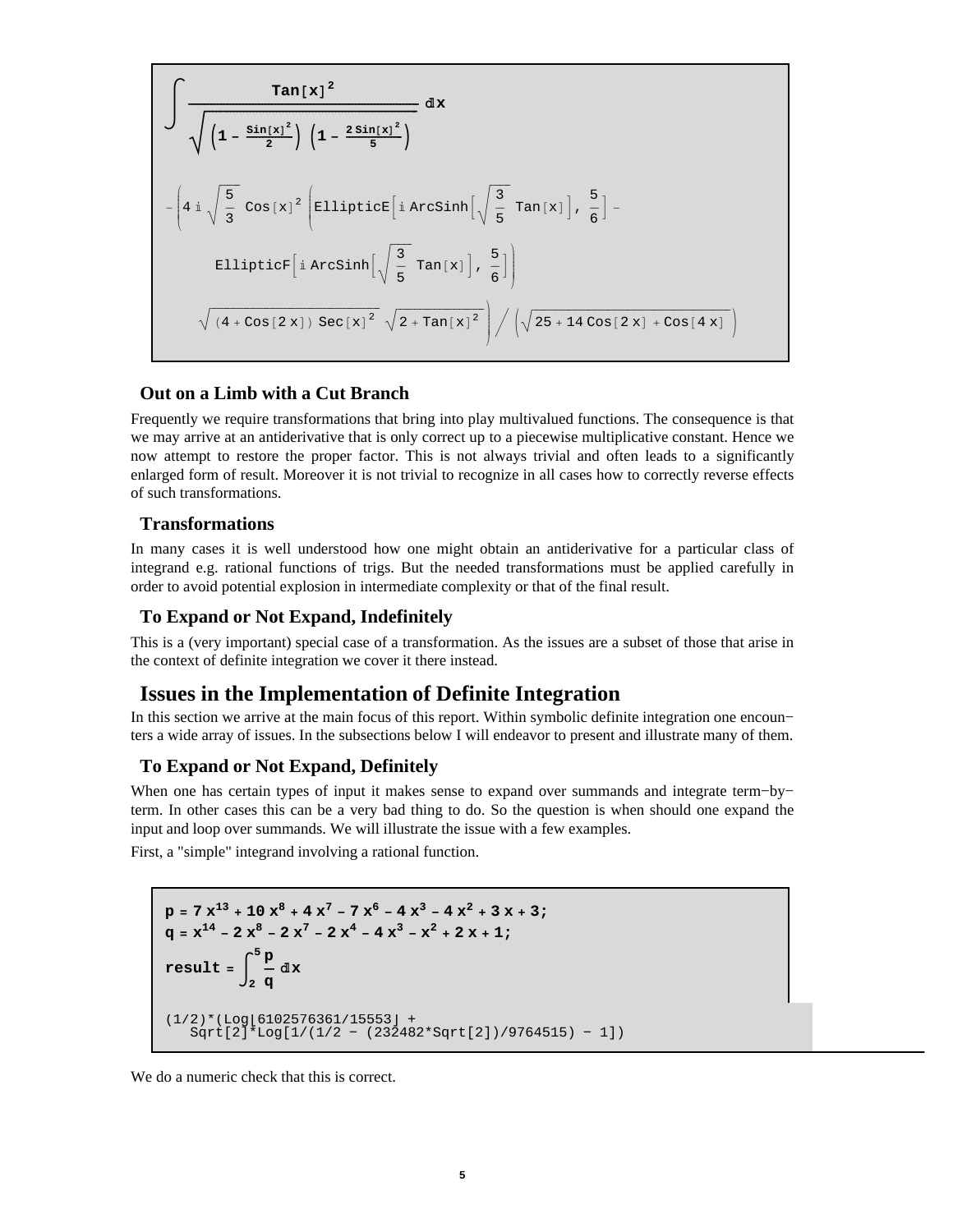```
N<sup>[</sup>\text{result}] - NIntegrate<sup>[\text{p} /q, {x, 2, 5}]</sup>
```

```
-2.59224\times 10^{-11}
```
Now we expand and integrate over each term, then try to simplify the result. It is a mess.

```
\texttt{result2} = \texttt{Simplify}\Big[\texttt{Map}\Big[\texttt{Integrate}\big[\texttt{\#}, \ \{x, \ 2, \ 5\}\big]\big]\ \&\ \texttt{B.}\ \texttt{Expand}\Big[\frac{\texttt{P}}{\texttt{P.}}\Big]\frac{1}{4}\frac{1}{1}2
       |-3 RootSum\left[1 + 2 \text{ }\sharp\mathrm{1} - \text{ }\sharp\mathrm{1}^2 - 4 \text{ }\sharp\mathrm{1}^3 - 2 \text{ }\sharp\mathrm{1}^4 - 2 \text{ }\sharp\mathrm{1}^7 - 2 \text{ }\sharp\mathrm{1}^8 + \sharp\mathrm{1}^{14} \text{ }\&\right,k
                   Log[2 - \#1]\frac{1 - \frac{1}{2} + \frac{1}{2} - 4 \frac{1}{2} + \frac{1}{2} + \frac{1}{2} + \frac{1}{2} + \frac{1}{2} + \frac{1}{2} + \frac{1}{2} + \frac{1}{2}}{1 - \frac{1}{2} + \frac{1}{2} + \frac{1}{2} + \frac{1}{2} + \frac{1}{2} + \frac{1}{2} + \frac{1}{2} + \frac{1}{2} + \frac{1}{2} + \frac{1}{2} + \frac{1}{2} + \frac{1}{2} + \frac{1}{2} + \frac{1}{2} + \frac{1}{2} + \frac{1}{2} + \frac{3 \text{ RootSum} 1 + 2 \text{ #1} - \text{#1}^2 - 4 \text{ #1}^3 - 2 \text{ #1}^4 - 2 \text{ #1}^7 - 2 \text{ #1}^8 + \text{#1}^{14} \text{ &},\begin{picture}(180,10) \put(0,0){\line(1,0){100}} \put(15,0){\line(1,0){100}} \put(15,0){\line(1,0){100}} \put(15,0){\line(1,0){100}} \put(15,0){\line(1,0){100}} \put(15,0){\line(1,0){100}} \put(15,0){\line(1,0){100}} \put(15,0){\line(1,0){100}} \put(15,0){\line(1,0){100}} \put(15,0){\line(1,0){100}} \put(15,0){\line(1,0){100}}\frac{1}{1 - \frac{\pi}{1} - 6 \frac{\pi}{1}^2 - 4 \frac{\pi}{1}^3 - 7 \frac{\pi}{1}^6 - 8 \frac{\pi}{1}^7 + 7 \frac{\pi}{1}^1} \frac{1^3}{1^3}}3 \text{ RootSum} 1 + 2 \text{ #1} - \text{#1}^2 - 4 \text{ #1}^3 - 2 \text{ #1}^4 - 2 \text{ #1}^7 - 2 \text{ #1}^8 + \text{#1}^{14} \text{ &},Log[2 - \frac{\text{H1}}{1}] #1
                   \frac{1}{1 - \frac{\text{+1}}{6} + \text{+1}^2 - 4 \text{+1}^3 - 7 \text{+1}^6 - 8 \text{+1}^7 + 7 \text{+1}^{13}} \text{ } \& \Big] +3 \text{ RootSum} \left[ 1 + 2 \text{ }\sharp \text{1} - \text{ }\sharp \text{1}^2 - 4 \text{ }\sharp \text{1}^3 - 2 \text{ }\sharp \text{1}^4 - 2 \text{ }\sharp \text{1}^7 - 2 \text{ }\sharp \text{1}^8 + \sharp \text{1}^{14} \text{ }\& \text{,} \right]Log[5 - \frac{\text{+1}}{1}] \text{ +1}\frac{1}{1 - \frac{\text{+1}}{6} + \text{+1}^2 - 4 \text{+1}^3 - 7 \text{+1}^6 - 8 \text{+1}^7 + 7 \text{+1}^{13}} \text{ } \& \Big] +4 \text{ RootSum} \left[ 1 + 2 \text{ }\sharp \text{1} - \text{ }\sharp \text{1}^2 - 4 \text{ }\sharp \text{1}^3 - 2 \text{ }\sharp \text{1}^4 - 2 \text{ }\sharp \text{1}^7 - 2 \text{ }\sharp \text{1}^8 + \sharp \text{1}^{14} \text{ }\& \text{,} \right]\frac{\text{Log}[2 - \text{\#1}] \text{\#1}^2}{2}\frac{1}{1 - \frac{\pi}{1} - 6 \frac{\pi}{1}^2 - 4 \frac{\pi}{1}^3 - 7 \frac{\pi}{1}^6 - 8 \frac{\pi}{1}^7 + 7 \frac{\pi}{1}^1} \frac{1^3}{1^3}}4 \text{ RootSum} \left[ 1 + 2 \text{ }\sharp \text{1} - \text{ }\sharp \text{1}^2 - 4 \text{ }\sharp \text{1}^3 - 2 \text{ }\sharp \text{1}^4 - 2 \text{ }\sharp \text{1}^7 - 2 \text{ }\sharp \text{1}^8 + \sharp \text{1}^{14} \text{ }\& \text{,} \right]\frac{\text{Log}[5 - \text{\#1}] \text{\#1}^2}{2}\frac{1 - \frac{1}{2} + \frac{1}{2} - 4 \frac{1}{2} + \frac{1}{2} + \frac{1}{2} + \frac{1}{2} + \frac{1}{2} + \frac{1}{2} + \frac{1}{2} + \frac{1}{2}}{1 - \frac{1}{2} + \frac{1}{2} + \frac{1}{2} + \frac{1}{2} + \frac{1}{2} + \frac{1}{2} + \frac{1}{2} + \frac{1}{2} + \frac{1}{2} + \frac{1}{2} + \frac{1}{2} + \frac{1}{2} + \frac{1}{2} + \frac{1}{2} + \frac{1}{2} + \frac{1}{2} + \frac{4 \text{ RootSum} \left[ 1 + 2 \text{ #1} - \text{#1}^2 - 4 \text{ #1}^3 - 2 \text{ #1}^4 - 2 \text{ #1}^7 - 2 \text{ #1}^8 + \text{#1}^{14} \text{ \&} \right],Log[2 - \frac{\pi}{1}] \frac{\pi}{1}^{3}\frac{54}{1 - \frac{11}{6} - 6 \frac{11^2}{6} - 4 \frac{11^3}{6} - 7 \frac{11^6}{6} - 8 \frac{11^7}{6} + 7 \frac{11^{13}}{6}} \text{ & } ] -4 \text{ RootSum} \left[ 1 + 2 \text{ }\sharp \text{1} - \text{ }\sharp \text{1}^2 - 4 \text{ }\sharp \text{1}^3 - 2 \text{ }\sharp \text{1}^4 - 2 \text{ }\sharp \text{1}^7 - 2 \text{ }\sharp \text{1}^8 + \sharp \text{1}^{14} \text{ }\& \text{,} \right]\frac{\text{Log}[5 - \text{\#1}] \text{\#1}^3}{2}\frac{1}{1 - \frac{\text{+1}}{6} + \text{+1}^2 - 4 \text{+1}^3 - 7 \text{+1}^6 - 8 \text{+1}^7 + 7 \text{+1}^{13}} \text{ } \& \Big] +7 RootSum 1 + 2 \sharp 1 - \sharp 1^2 - 4 \sharp 1^3 - 2 \sharp 1^4 - 2 \sharp 1^7 - 2 \sharp 1^8 + \sharp 1^{14} &,
                   Log[2 - \text{\#1}] \text{\#1}^6Log[2 - #1] #1<sup>6</sup>
                   \frac{1 - \frac{1}{2} + \frac{1}{2} - 4 \frac{1}{2} + \frac{1}{2} + \frac{1}{2} + \frac{1}{2} + \frac{1}{2} + \frac{1}{2} + \frac{1}{2} + \frac{1}{2} + \frac{1}{2}}{1 - \frac{1}{2} + \frac{1}{2} + \frac{1}{2} + \frac{1}{2} + \frac{1}{2} + \frac{1}{2} + \frac{1}{2} + \frac{1}{2} + \frac{1}{2} + \frac{1}{2} + \frac{1}{2} + \frac{1}{2} + \frac{1}{2} + \frac{1}{2} + \frac{1}{2} + \frac{7 RootSum \left[1 + 2 \right. \sharp 1 - \sharp 1^2 - 4 \sharp 1^3 - 2 \sharp 1^4 - 2 \sharp 1^7 - 2 \sharp 1^8 + \sharp 1^{14} \mathbf{ \& },
                   Log[5 - \frac{\text{#1}}{2}] \text{ #1}^6\frac{54}{1 - \frac{11}{6} - 6 \frac{11^2}{6} - 4 \frac{11^3}{6} - 7 \frac{11^6}{6} - 8 \frac{11^7}{6} + 7 \frac{11^{13}}{6}} \text{ & } ] -4 \text{ RootSum} \left[ 1 + 2 \text{ }\sharp \text{1} - \text{ }\sharp \text{1}^2 - 4 \text{ }\sharp \text{1}^3 - 2 \text{ }\sharp \text{1}^4 - 2 \text{ }\sharp \text{1}^7 - 2 \text{ }\sharp \text{1}^8 + \sharp \text{1}^{14} \text{ }\& \text{,} \right]\frac{\log[2 - \frac{\pi}{1}] \pi 1^7}{2 \log[2 - \frac{\pi}{1}]}\frac{1}{1 - \frac{\text{+1}}{6} + \text{+1}^2 - 4 \text{+1}^3 - 7 \text{+1}^6 - 8 \text{+1}^7 + 7 \text{+1}^{13}} \text{ } \& \Big] +
```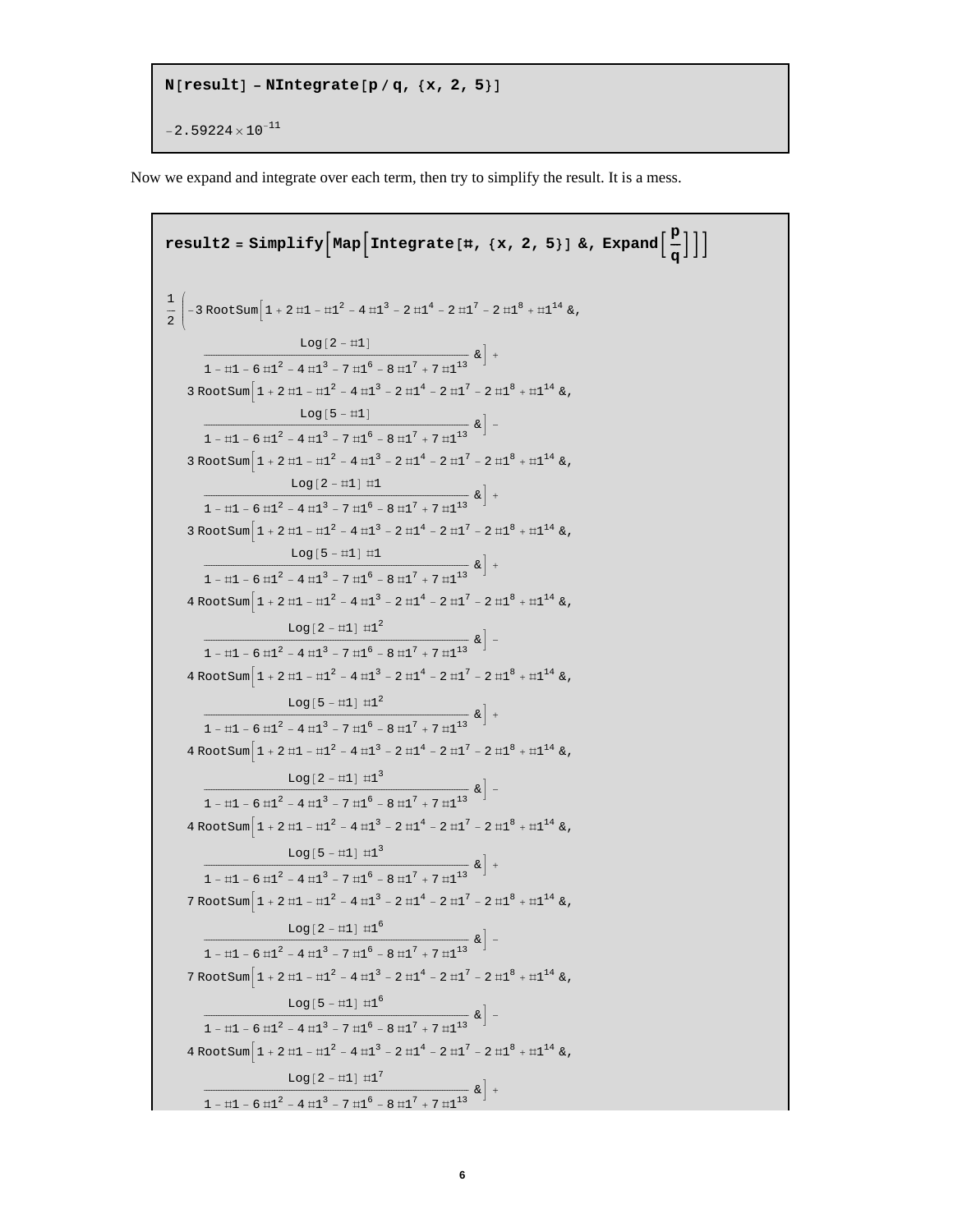$4 \; \text{RootSum} \Big[ 1 + 2 \; \text{\texttt{#1}} - \text{\texttt{#1}}^2 - 4 \; \text{\texttt{#1}}^3 - 2 \; \text{\texttt{#1}}^4 - 2 \; \text{\texttt{#1}}^7 - 2 \; \text{\texttt{#1}}^8 + \text{\texttt{#1}}^{14} \; \& \text{,} \end{split}$  $\frac{\text{Log}\left[5-\text{\tt\#1}\right]\,\text{\tt\#1}^7}{1-\text{\tt\#1}-6\,\text{\tt\#1}^2-4\,\text{\tt\#1}^3-7\,\text{\tt\#1}^6-8\,\text{\tt\#1}^7+7\,\text{\tt\#1}^{13}}\,\,\&\,\,\Big] 10 \; \text{RootSum}\Big[1 + 2 \; \text{#}1 - \text{#1}^2 - 4 \; \text{#1}^3 - 2 \; \text{#1}^4 - 2 \; \text{#1}^7 - 2 \; \text{#1}^8 + \text{#1}^{14} \; \& \; ,$  $\frac{\text{Log}[2 - \text{#1}] \text{ #1}^8}{1 - \text{#1} - 6 \text{ #1}^2 - 4 \text{ #1}^3 - 7 \text{ #1}^6 - 8 \text{ #1}^7 + 7 \text{ #1}^{13}} \text{ & } ]$ 10 RootSum  $1 + 2 \text{ H1} - \text{H1}^2 - 4 \text{ H1}^3 - 2 \text{ H1}^4 - 2 \text{ H1}^7 - 2 \text{ H1}^8 + \text{H1}^{14}$  &,  $\frac{\text{Log}\left[5-\text{\texttt{III}}\right]\,\text{\texttt{III}}^8}{1-\text{\texttt{III}}-6\,\text{\texttt{III}}^2-4\,\text{\texttt{III}}^3-7\,\text{\texttt{III}}^6-8\,\text{\texttt{III}}^7+7\,\text{\texttt{III}}^{13}}\,\,\&\,\,\Big] 7 \; \text{RootSum} \Big[ 1 + 2 \; \text{\texttt{#1}} - \text{\texttt{#1}}^2 - 4 \; \text{\texttt{#1}}^3 - 2 \; \text{\texttt{#1}}^4 - 2 \; \text{\texttt{#1}}^7 - 2 \; \text{\texttt{#1}}^8 + \text{\texttt{#1}}^{14} \; \& \text{\texttt{,}} \end{split}$  $\frac{\log \left[ \, 2 - \sharp \uparrow \right] \, \sharp \uparrow^{13}}{1 - \sharp \uparrow - 6 \, \sharp \uparrow^2 - 4 \, \sharp \uparrow^3 - 7 \, \sharp \uparrow^6 - 8 \, \sharp \uparrow^7 + 7 \, \sharp \uparrow^{13}} \, \, \& \, \Big] \, + \,$  $7 \; \text{RootSum} \Big[ 1 + 2 \; \text{\texttt{H1}} - \text{\texttt{H1}}^2 - 4 \; \text{\texttt{H1}}^3 - 2 \; \text{\texttt{H1}}^4 - 2 \; \text{\texttt{H1}}^7 - 2 \; \text{\texttt{H1}}^8 + \text{\texttt{H1}}^{14} \; \& \text{\texttt{,}} \end{split}$  $\frac{\log \left[5 - \# 1\right] \# 1^{13}}{1 - \# 1 - 6 \# 1^2 - 4 \# 1^3 - 7 \# 1^6 - 8 \# 1^7 + 7 \# 1^{13}} \; \& \, \Bigg] \Bigg)$ 

```
N[result2 - result]-3.55271 \times 10^{-15} + 0. i
```
We see that the mess at least is correct. But it is obvious that we are better served by avoiding such expansion in this example.

Here is an example where one must not expand. The reason is that the summands have cancelling singularities.

$$
\begin{aligned}\n\mathbf{ii} &= \int_0^\infty \left( \mathbf{e}^{\frac{i}{x}} - 1 \right) \sin\left[x\right] \, dx \\
\text{-}1 + \text{BesselK}[1, 2] + \frac{1}{2} \, \text{i} \, \pi \, (\text{BesselJ}[1, 2] + \text{i BesselY}[1, 2])\n\end{aligned}
$$

$$
\begin{aligned}\n\mathbf{i} \mathbf{i} &= \int_0^\infty \left( e^{\frac{i}{x}} - 1 \right) \sin\left[x\right] \, \mathrm{d}x \\
-1 + \text{BesselK}[1, 2] + \frac{1}{2} \, \mathrm{i} \, \pi \, (\text{BesselJ}[1, 2] + \mathrm{i} \, \text{BesselY}[1, 2])\n\end{aligned}
$$

Again we validate this with a numeric check.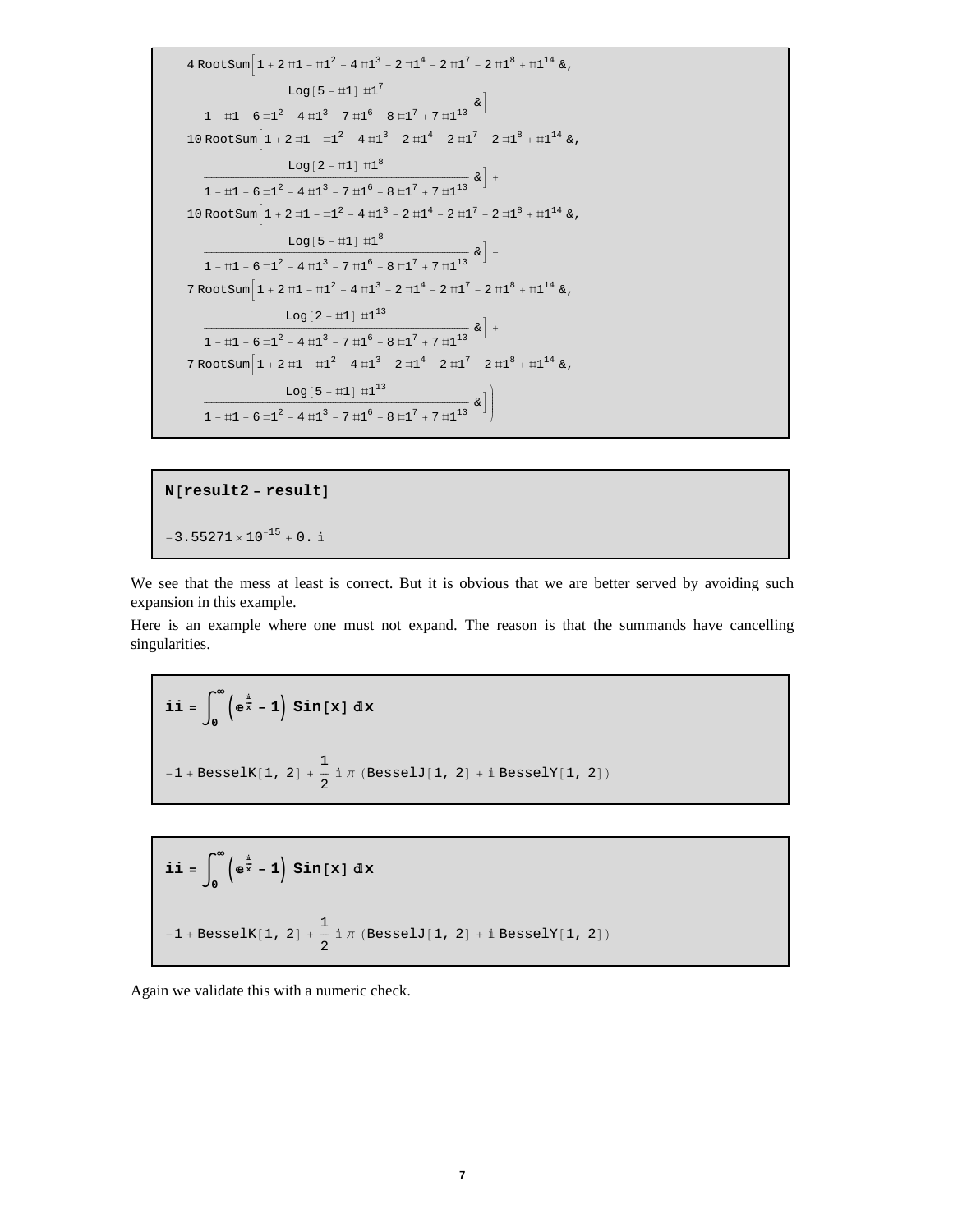```
N[ii] - NIntegrate\left[\left(e^{\frac{i}{x}}-1\right)sin\[x]\right] ,
  \{x, .001, 1000\}, WorkingPrecision \rightarrow 25<sup>†</sup>
-7\,.\,40734\times 10^{-6} + 0.000520847 \rm \dot{\rm n}
```
Clearly we cannot expand and handle summands separately.

 $\mathtt{Map}\Big[\texttt{Integrate}[\texttt{\#},~\{\texttt{\textbf{x}},~\texttt{0},~\texttt{Infinity}\}]\ \texttt{\&},~\texttt{Expand}\Big[\Big(\texttt{\texttt{e}}^{\frac{\texttt{i}}{\texttt{x}}}-1\Big)\ \texttt{Sin}\big[\texttt{\textbf{x}}\big]\Big]\Big]$ ~ Integrate::idiv : Integral of  $Sin[x]$  does not converge on  ${0, \infty}$ . More... ~ Integrate::idiv : Integral of  $e^{\frac{i}{x}}$  Sin $[x]$  does not converge on  $\{0\}$ ,  $\infty\}$ . More...  $\int_{0}$  $\int_{0}^{\infty} -\sin[x] \, dx + \int_{0}^{\infty}$  $e^{\frac{i}{x}}$  Sin[x] dx

By contrast, here is a case where preexpansion helps considerably.



Versions of *Mathematica* that did not expand but instead tried to work with the entire integrand at one time took about a minute to handle the same integration. The reason is that transformations involving several trigonometric summands can be costly both in time and memory.

Yet another drawback to expansion is that the individual pieces might have different ideas regarding provisos for parameters, in particular if they go through different routes in the code. If conflicting provi− sos emerge we might either get a useless result (if we fail to recognize that the conditions cannot all hold) or else be forced to redo the integral, thus having wasted time processing summands individually.

### **Heuristics Involving Method Choices and Transformations of Integrand**

Quite often one encounters an integrand that might be handled in different ways. As the result can vary considerably in terms of speed and/or complexity it is a (wide) open problem to optimally dispatch based on structure of the integrand. There is one nice feature to the decision process of whether or not to try an approach based on evaluating an antiderivative at endpoints: we must first find that antiderivative. If we fail at that stage, we certainly know it is not a viable approach!

Here is an example where use of convolution approach gives a result faster.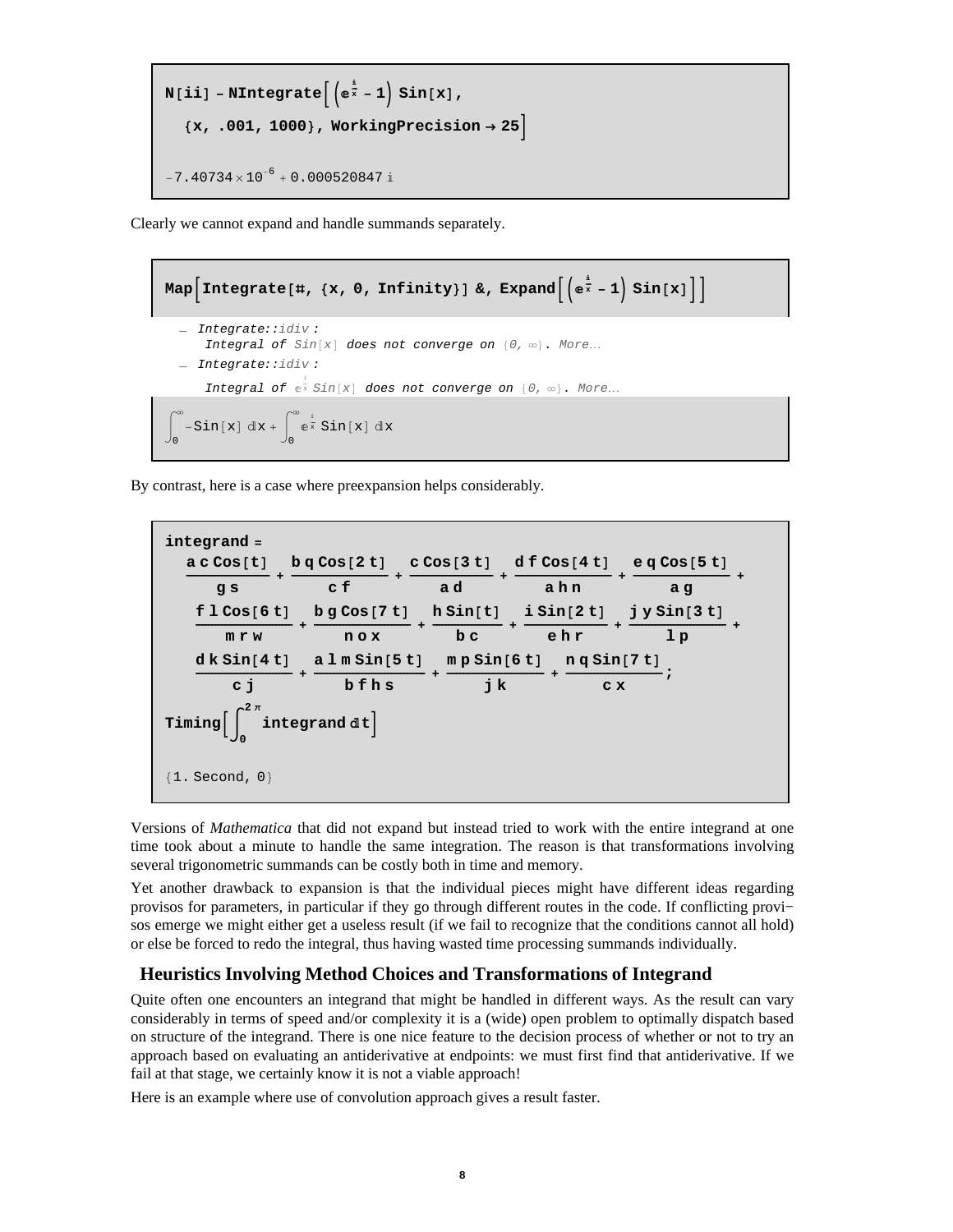$$
\begin{aligned}\n\text{Tinning} \Big[ & \int_0^\infty \frac{1}{x^8} \sin[x] \sin\left[\frac{x}{3}\right] \sin\left[\frac{x}{5}\right] \\
&\sin\left[\frac{x}{7}\right] \sin\left[\frac{x}{9}\right] \sin\left[\frac{x}{11}\right] \sin\left[\frac{x}{13}\right] \sin\left[\frac{x}{15}\right] \text{d}x \\
& \left\{18.12 \text{ Second}, \frac{467807924713440738696537864469 \pi}{1896516717212415135141110350293750000}\right\}\n\end{aligned}
$$

Here is an example where evaluation of an antiderivative gives a preferred form of result.

```
Integrate@Sin@x - yD, 8y, x, Pi<,
Assumptions → {0 < x < Pi}, GenerateConditions → False}
-1 - \cos x
```
While the nondefault option value may make it look pathological, it is spawned from the example below which does not use any nondefault option settings.

 $Integrate[Abs[Sin[x - y]], {x, 0, Pi}, {y, 0, Pi}]$  $2 \pi$ 

One would certainly prefer that either method give the "nice" form of result shown above. It is an unfortu− nate fact that this state of affairs is quite difficult to achieve. Thus one must use heuristics to distinguish cases that might receive more favorable treatment for one or the other method. Noting that the integrands in these examples are both primarily trigonometric functions of linear functions of the variable, it becomes clear that formulation of good heuristics is by no means trivial.

A related issue of heuristics is that frequently an integrand may appear amenable to any of several different transformations. For example, for a quadratic radical function of the integration variable we might want to transform to a MeijerG function, or do a linear change of coordinates in an effort to simplify or remove the radical.

Another related issue is that some transformations may not be valid for all possible values of a parameter.

For example, one might wish to write  $(a + b x^d)^n$  as  $a^n (1 + \frac{bx^d}{a})$  $\frac{1}{a}$ n (for integration variable *x*) in order to convert to a MeijerG form. This transformation is of course not valid for all values of the parameter *a*. We then must choose between issuing a conditional answer, or abandoning this approach and trying another that might give an unconditional result.

Still another related issue is in how to transform products into MeijerG functions. There may be several possibilities, with the quality of outcome dependent on the choices made.

### **Generations of Generation of Provisos (Results That Depend on Conditions)**

Below I indicate ways in which generation of conditions can be problematic. Several are illustrated with older versions of *Mathematica* because we have made improvements that render the specific example obsolete. But the ideas behind them are general and no doubt related problems still lurk in the current implementation.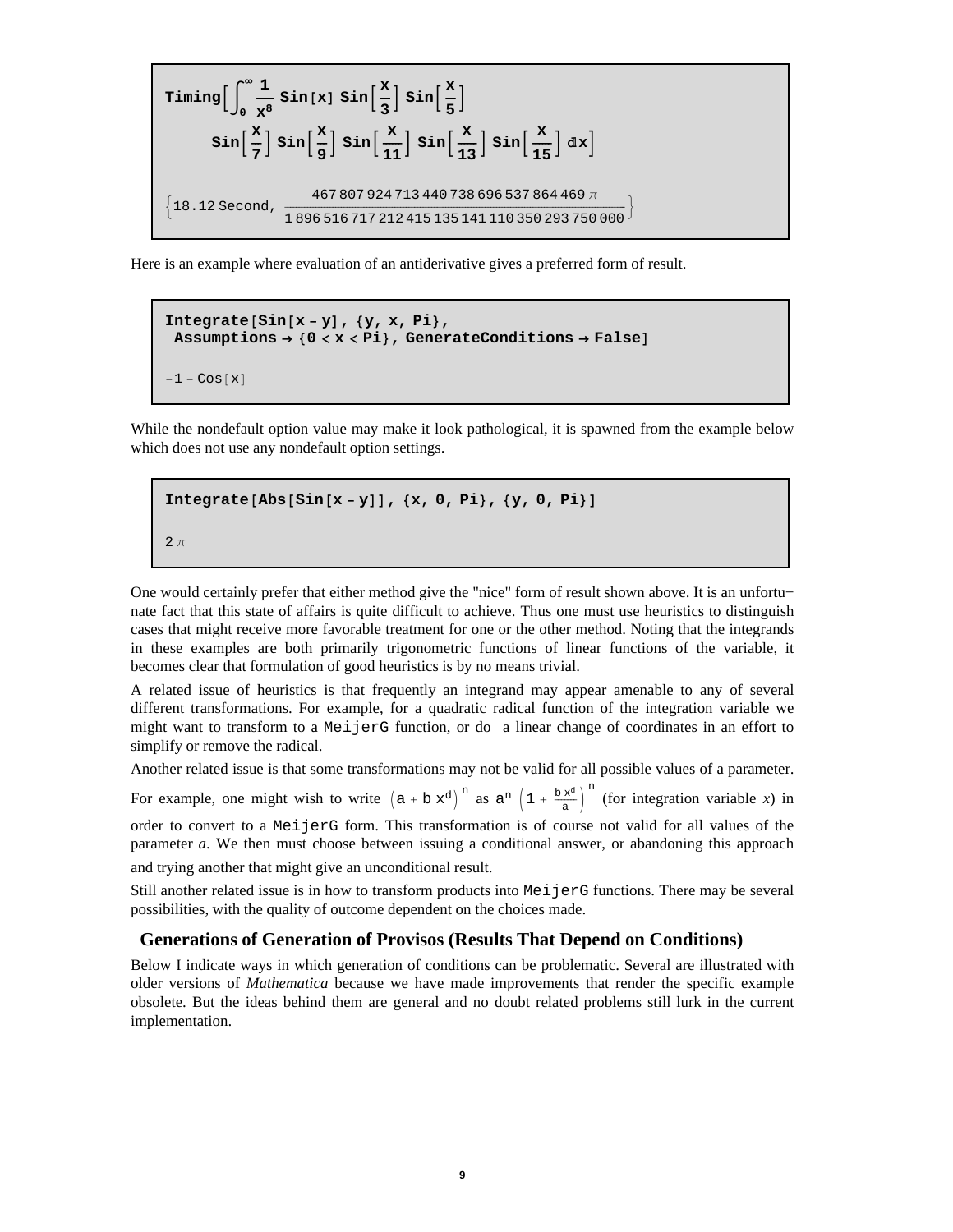#### *Propagation of Conditions for Multiple Integrals*

For multiple integration one may want to propagate conditions from inner to outer integrations. This is problematic if the conditions generated cannot adequately be simplified. On the other hand if we fail to generate and propagate them we run a greater risk of obtaining a bad result.

Here is an example where in version 5.0 we required conditions in order to propagate singularity information.

 ${\bf r}$ **esult** =  ${\bf Integrate}$   $\begin{bmatrix} {\bf Abs}\, {\bf x}-{\bf y} \end{bmatrix}^{\bf n}$  $\{x, 0, 1\}$ ,  $\{y, 0, 1\}$ , GenerateConditions  $\rightarrow$  True If  $\left[Re\left[n\right] > -1, \frac{2}{2 \cdot 2 \cdot 2 \cdot 2^{2}}\right]$  $\frac{1}{2+3 n + n^2}$ Integrate  $\left[\text{Integrate}\left[\text{Abs}\left[x - y\right]^n, \{y, 0, 1\}, \text{Assumptions} \rightarrow \text{Re}\left[n\right] \leq -1\right],$  $\{x, 0, 1\}$ , Assumptions  $\rightarrow$  Re[n]  $\le -1$ ]

A numeric check validates this.

```
(result /. n \rightarrow 3.2) - NIntegrate [Abs [x - y]<sup>3.2</sup>, {x, 0, 1}, {y, 0, 1}]
1.18332 \times 10^{-11}
```
Note that if we do not insist on generation of conditions we get a result that is quite obviously incorrect insofar as the correct one clearly must lie between zero and one for positive values of *n*.

**Integrate[Abs[x − y]^n, {x, 0, 1}, {y, 0, 1}, GenerateConditions® False]** 2  $2 + 3 n + n^2$ 

$$
\int_{0}^{1} \int_{0}^{1} \text{Abs} [\mathbf{x} - \mathbf{y}]^{n} \, \text{d}\mathbf{y} \, \text{d}\mathbf{x} \, / \, . \, n \to 3.2
$$
  
4.67829

### *Excessive Conditions*

Various algorithm implementations may force generation of unneeded conditions. For example, MeijerG convolution will require that certain values lie in "wedges" emanating from the origin, and Newton−Leibniz methods may issue conditions based on the specific form of the antiderivative.

Here is a simple example using version 5.0. Special case code for handling exponentials via convolution wants to insist that a parameter take a negative real part.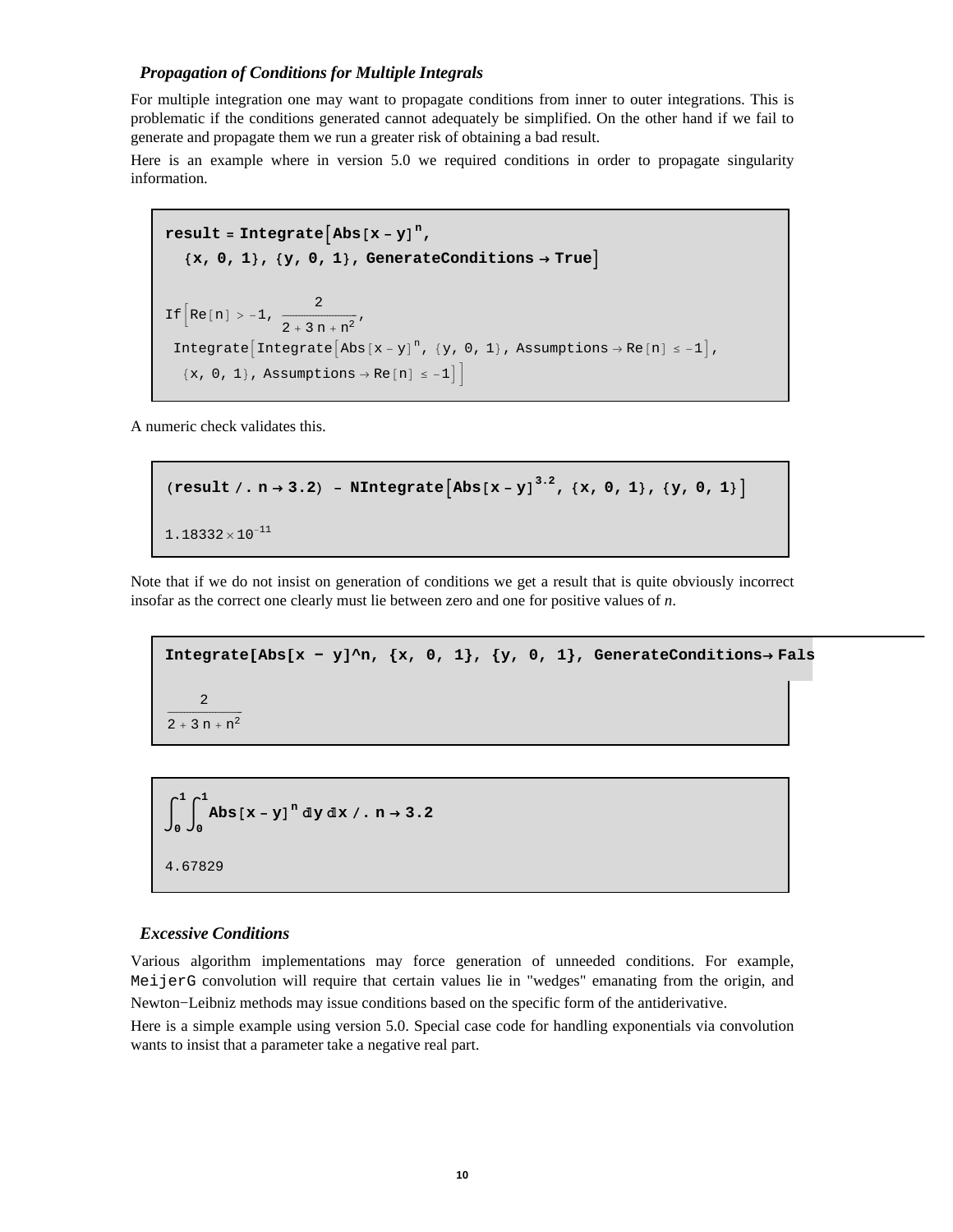```
\nIntegrate[e-\frac{a(x-b)^2}{signa^2}, {x, -\infty, \infty}, Assumptions \to {a > 0, sigma \in Reals}\n
```
\n
$$
\text{If}\left[\text{sigma} \neq 0 \& R \in [b] < 0, \frac{\sqrt{\pi} \text{ Abs}[\text{sigma}]}{\sqrt{a}}, \text{Integrate}\left[e^{-\frac{a(b-x)^2}{signa^2}}, \{x, -\infty, \infty\},\sqrt{a}\right]\right]
$$
\nAssumptions \to sigma \in Reals & a > 0 & (sigma = 0 || Re[b] \ge 0)\n

The current behavior is nicer.

```
\nIntegrate[e-a(x-b)^2, {x, -∞, ∞}, Assuming + {a > 0, sigma ∈ Reals}]\nIf[sigma ≠ 0, 
$$
\frac{\sqrt{\pi} \text{ Abs}[\text{sigma}]}{\sqrt{a}}
$$
,\nIntegrate[e-a(b-x)^2, {x, -∞, ∞}, Assuming + 0]\n
```

### *Necessity of Condition Generation*

Often one may wish to ignore conditions. This happens for example in cases where we know in advance that they will be satisfied by parameter values we may later choose. A problem is that results can depend on what path is taken in the code. If the integration is split into parts, say because the path is split, and if the parts take paths in the code that make different assumptions about parameters, then results might be entirely incorrect. One manifestation might be incorrect cancellation. We illustrate with the preceding example. In the code it handles half the integration path using one assumption about the parameter *b*, handles the other half range using a contrary assumption, and the end result is quite wrong.

```
\text{Integrate}\left[\mathbf{e}^{-\frac{\mathbf{a}\left(\mathbf{x}-\mathbf{b}\right)^{2}}{\text{sigma}^{2}}}\right]sigma2
, 8x, -¥, ¥<, GenerateConditions ® False,
 \{a > 0, \text{ sigma} \in \text{Reals}\}\0
```
The upshot is that partial results cancelled, with no indication that they require conflicting conditions to hold.

#### *Genericity of Generated Conditions*

Conditions generated may be only generically correct. Here is an example that exhibits this phenomenon. Specifically, when  $\text{Im}[a] == \text{Im}[b]$  (that is, a vertical integration path) we have a problem because that their difference appears in some denominators.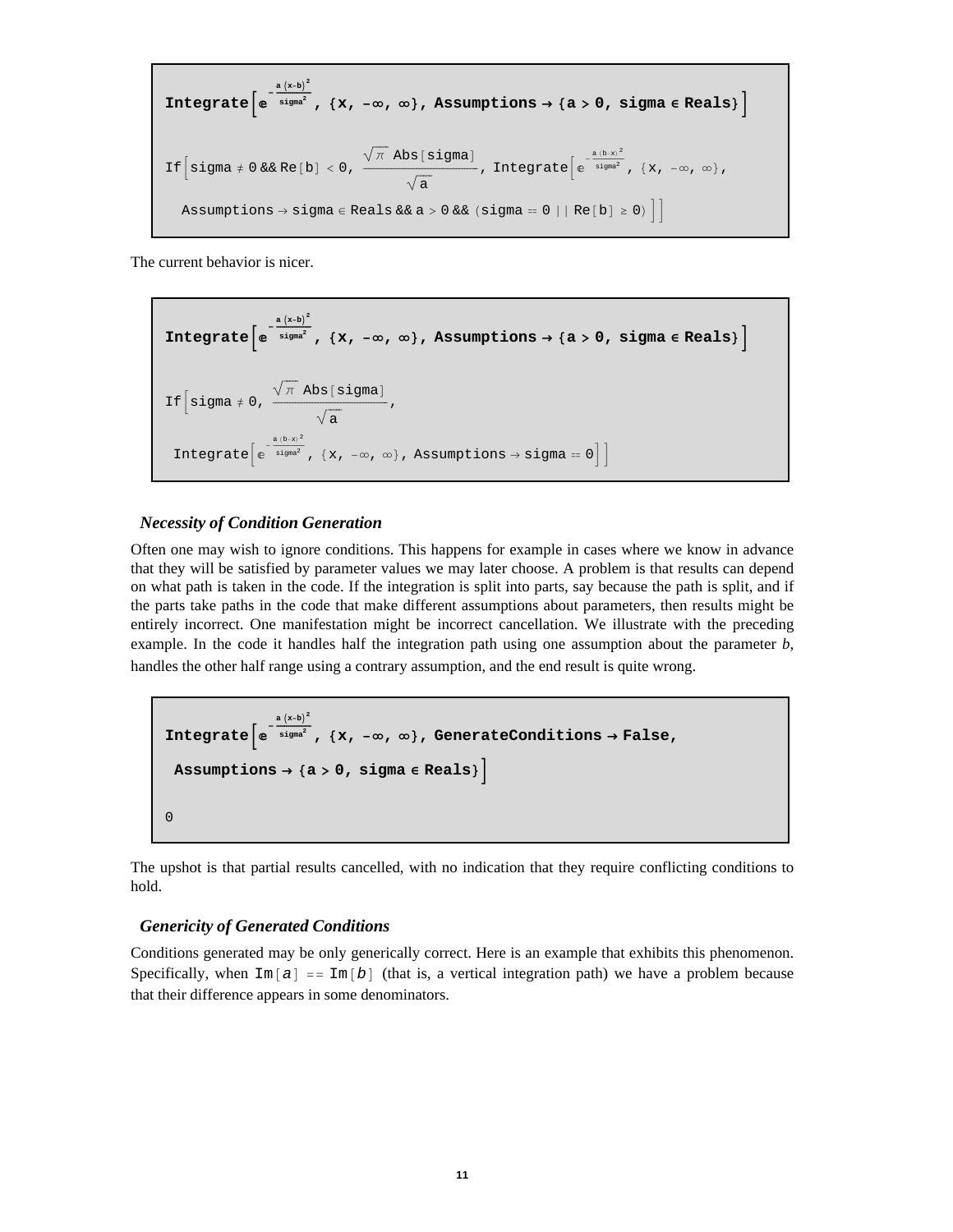$$
\int_{a}^{b} Log\left[\begin{array}{c} x \end{array}\right] \, dx
$$
\n
$$
If \left[ \frac{Im[b]}{Im[a] - Im[b]} \ge 0 \mid \mid \frac{-Im[b] \, Re[a] + Im[a] \, Re[b]}{Im[a] - Im[b]} \ge 0 \mid \mid \frac{Im[a]}{Im[a] - Im[b]} \le 0,
$$
\n
$$
a - b - a \, Log[a] + b \, Log[b] \, , \, Integrate \left[ Log[x] \, , \, \{x, a, b\} \, , \, Assumptions \rightarrow
$$
\n
$$
Re[b] < \frac{Im[b] \, Re[a]}{Im[a]} \, \& \, \left( \, (Im[a] > 0 \, \& Im[b] < 0) \, \mid \mid \, (Im[b] > 0 \, \& Im[a] < 0) \, \right) \right]
$$

#### **Assessment of Convergence**

Testing for convergence is closely related to generation of conditions insofar as the former can depend on parameter values. But convergence testing, even in the absence of symbolic parameters, is no easy matter (it is complicated by oscillatory factors, possible cancellation of singular terms, and so forth). Hence code that tests integrands for convergence tends to be of an ad hoc nature. While it usually serves well it is by no means a science at this time, and I do not know how to make it one. Were one to issue "uncertain of convergence" messages in all possible cases where we cannot verify convergence or identify conditions to generate that would ensure convergence, we would have a flood of messages. Even worse, we would lose many integrals. The reason is that summands can separately spawn conflicting conditions, and this can happen in cases when they should instead cancel singularities in pairs.

Here are some simple examples that may help to give an idea of the difficulties lurking within convergence assessment. Mathematica will evaluate them correctly but this was not always the case.

 $\begin{array}{lll} \text{\textendash} & \text{\textendash} & \text{\textbf{Integral of}} & \begin{array}{l} & \text{\textbf{Cos}\,}\big[x^2\big] \\ & \text{\textbf{Log ex}} \\ & \text{\textbf{Log ex}} \end{array} \text{\textbf{not converge on}} & \{0\, , \, \infty \} \, . \end{array}$  $\frac{\cos\left[\mathbf{x}^2\right]}{\cos\left[\mathbf{x}^2\right]}$  dx  $\int_0$  Log[x]

$$
\int_{0}^{\infty} e^{x} \operatorname{Sech}[a x] x dx
$$
\n
$$
= \operatorname{PolyGamma}[1, \frac{3}{4} - \frac{1}{4a}] + \operatorname{PolyGamma}[1, \frac{-1+a}{4a}]
$$
\n
$$
8 a^{2}
$$
\n
$$
\operatorname{Integrate}[e^{x} x \operatorname{Sech}[a x], \{x, 0, \infty\}, \operatorname{Assumptions} \to \operatorname{Re}[a] \le 1]
$$

The first diverges, but not due to problems at either endpoint (there is a pole at 1). The second converges conditionally, and version 4 of *Mathematica* even knows this, but then gets the condition wrong.

Below is an example that gives an idea of what is involved in sorting out conditions for convergence. We need to look at possibilities of oscillatory, exponentially growing, and exponentially damped factors in order to figure out the correct conditions on parameters. In this case the original assumption suffices to guarantee convergence.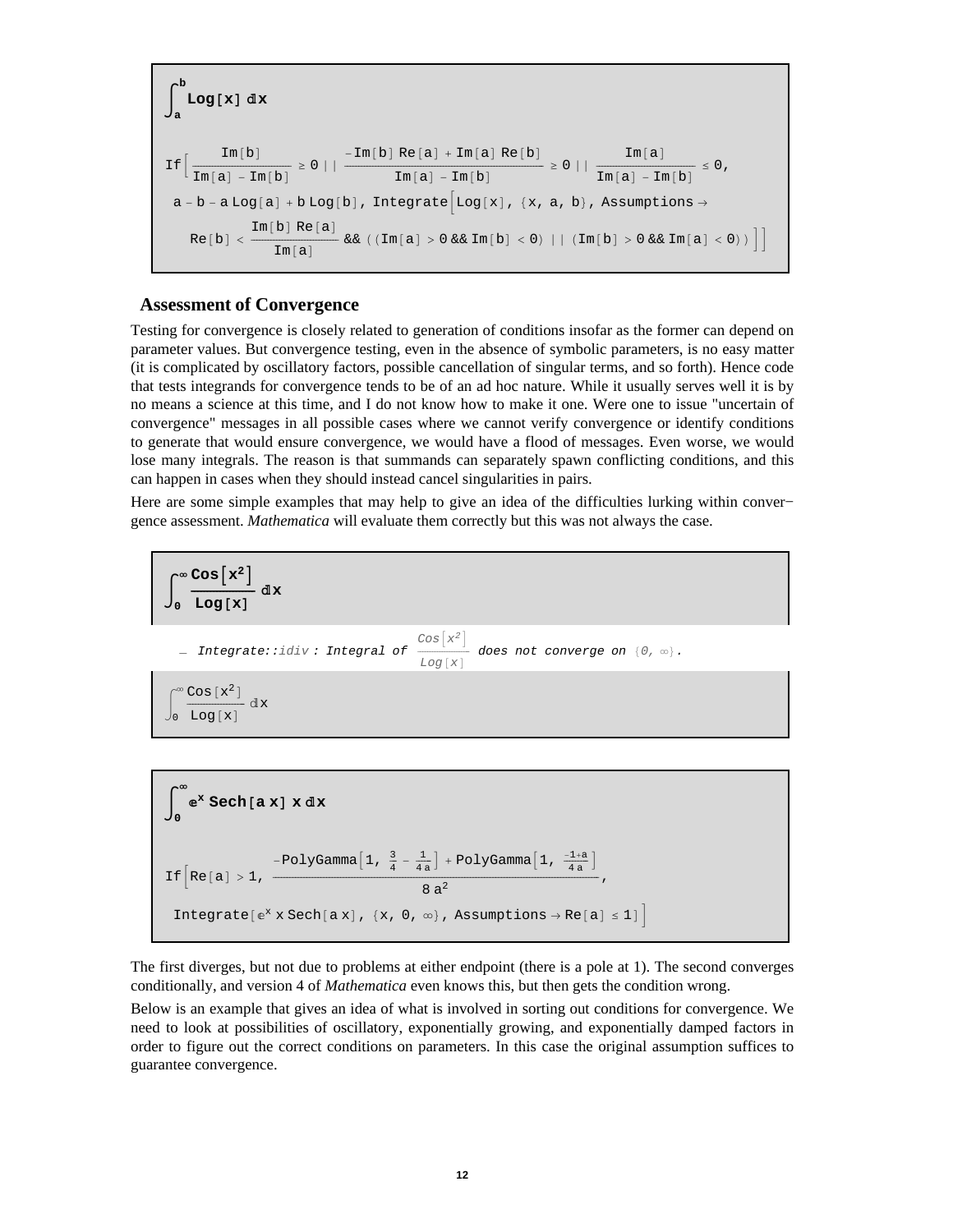```
Integrate [(Sin[betty * r] * Sin[gramma * r]) / E^ (alf * r^2),
  \{r, -Infinitey, Infinitey\}, Assumptions \rightarrow Re[alf] > 0]
  \mathbb{e}^{-\frac{\left(\text{betty-gramma}\right)^2}{4 \text{ alf}}} - \mathbb{e}^{-\frac{\left(\text{betty+gramma}\right)^2}{4 \text{ alf}}}\sqrt{\pi}2\sqrt{alt}
```
Here is a slightly more difficult variant, one that requires nontrivial conditions on parameters beyond what is given in the assumptions option.

Integrate [(Sin[betty \* r^2] \* Sin[gramma \* r^2]) / E^ (alf \* r^2),  $\{r, -Infinity, Infinity\}$ , Assumptions  $\rightarrow$  Re[alf] > 0]  $\texttt{If}\Big[\texttt{Re}\hspace{0.05cm}[ \texttt{alf}]\geq \texttt{Abs}\hspace{0.05cm}[ \texttt{Im}\hspace{0.05cm}[ \texttt{betty}]\hspace{0.05cm}] + \texttt{Abs}\hspace{0.05cm}[ \texttt{Im}\hspace{0.05cm}[ \texttt{gramma}]\hspace{0.05cm}] \textit{,}$  $\left(\frac{1}{\sqrt{alt + i (betty - gramma)}} + \frac{1}{\sqrt{alt - i betty + i gramma}}\right)$  $\frac{1}{\sqrt{\text{alf}-i (\text{betty}+\text{gramma})}} - \frac{1}{\sqrt{\text{alf}+i (\text{betty}+\text{gramma})}} \left(\sqrt{\pi}\right),$ Integrate  $\left[e^{-a1f r^2} \sin\left[\text{betty }r^2\right] \sin\left[\text{gramma }r^2\right], \{r, -\infty, \infty\},\right]$ Assumptions  $\rightarrow$  Re[alf]  $> 0$  & & Re[alf] < Abs[Im[betty]] + Abs[Im[gramma]]

As another example we show an integral that converges. The integrand is a sum of two terms, each of which separately will diverge. If the code splits this then it must recognize that there will be a cancellation of singular parts.

Integrate [(Log[x] - Log[a]) / (x - a), {x, 0, a}, Assumptions  $\rightarrow$  a > 1]

### **Difficulties Involving Parameters and Detection of Singularities**

One issue is in finding singular points on the integration path. Even something as simple as a trig function can be problematic. There are other tar pits lurking beneath the surface of the swamp.

#### **Parametric Singularities**

The presence of elliptic functions in the antiderivative usually removes any hope of correctly detecting parameter dependent singularities. Below is an example.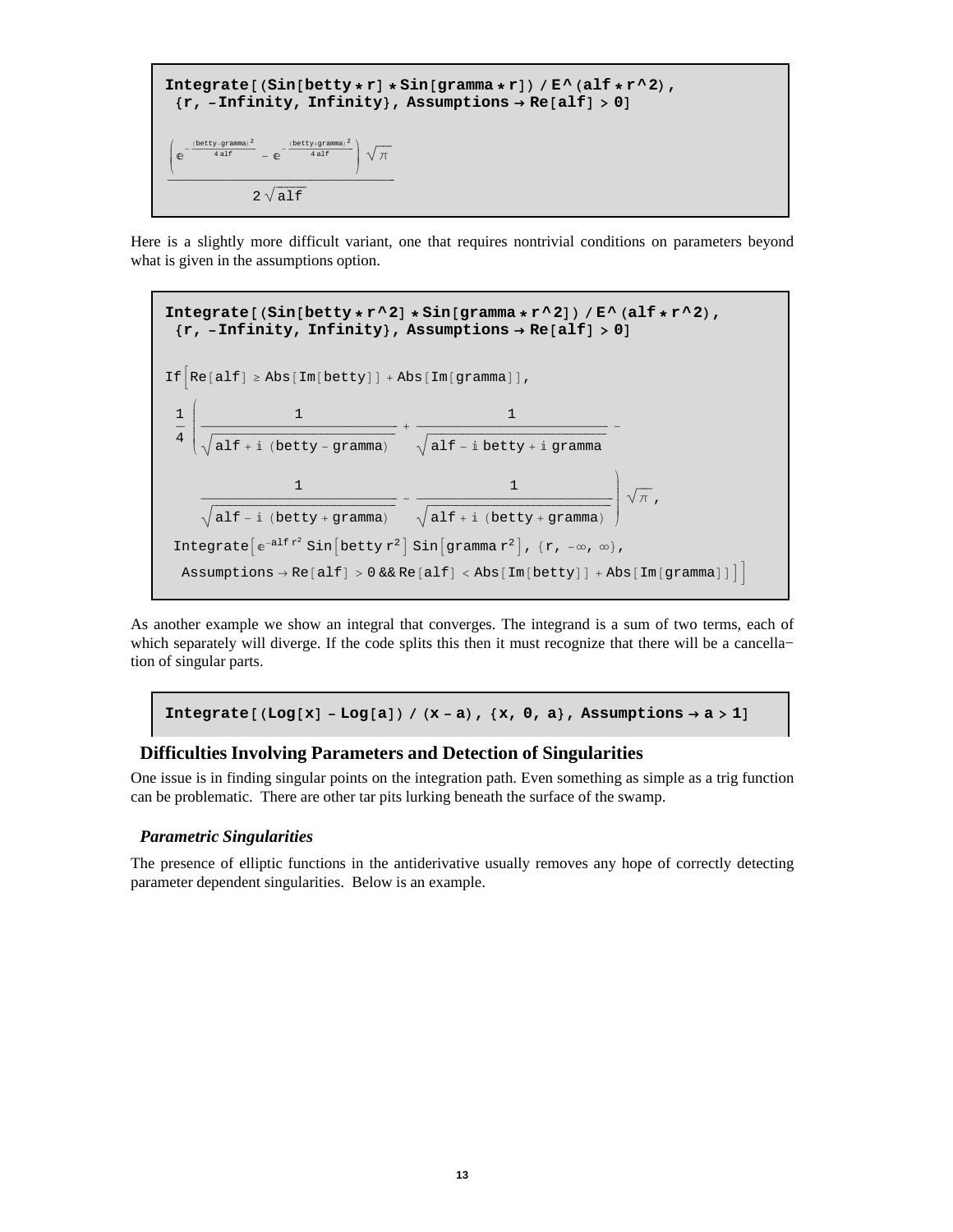$$
\int_{0}^{\frac{\pi}{2}} \left( -\left( m \text{ Meijerc}\left[ \left\{ \{1, 1\}, \{\}\right\} \right\} \right) \left\{ \left\{ \frac{1}{2}, \frac{3}{2} \right\}, \{\}\right\} \right) + \frac{1}{1 - m} \right] + \pi \text{ EllipticK[m]}
$$
\n
$$
\left( 1 + (-1 + m) \sin[y]^2 \right) \Bigg/ \left( \pi \sqrt{1 + (-1 + m) \sin[y]^2} \right) dy
$$
\n
$$
\text{If } \left[ \text{Im}[\ln] \neq 0 \mid |\operatorname{Re}[\ln] \geq 0, \operatorname{EllipticK}[1 - m] \left( \operatorname{EllipticE}[\ln] - \operatorname{EllipticK}[\ln] \right) + \operatorname{EllipticE}[1 - m] \operatorname{EllipticK}[\ln], \operatorname{Integrate} \left( \frac{\operatorname{EllipticK}[\ln]}{\sqrt{1 + (-1 + m) \sin[y]^2}} - \frac{\pi \text{Meijerc}\left[ \left\{ \{1, 1\}, \{\}\right\} \right\} \left\{ \frac{1}{2}, \frac{3}{2} \right\} \left\{ \} \right\} \right) + \frac{1}{1 - m} \Bigg. - \frac{\operatorname{EllipticK}[\ln] \sin[y]^2}{\sqrt{1 + (-1 + m) \sin[y]^2}} + \frac{\pi \text{EllipticK}[\ln] \sin[y]^2}{\sqrt{1 + (-1 + m) \sin[y]^2}} + \frac{\pi \text{EllipticK}[\ln] \sin[y]^2}{\sqrt{1 + (-1 + m) \sin[y]^2}} \left\{ \frac{y}{1 + (-1 + m) \sin[y]^2} \right\} \left\{ \frac{y}{1 + (-1 + m) \sin[y]^2} \right\} \right. + \left. \left\{ \frac{1}{2}, \frac{1}{2} \right\} \text{Assumptions} \rightarrow m < 0 \right] \Bigg|
$$

Whether the result is worth the screen real estate it occupies is open to debate.

### **Transcendentals and Singularity Detection**

Often finding singularities depends on finding roots of expressions. These need not be algebraic, and a general purpose transcendental root finder is a nontrivial undertaking (also it might be slow). In the example below, we find the bad point at the origin, and correctly decide the integral is divergent.

$$
\int_{-\frac{1}{2}}^{\frac{1}{2}} \frac{-2 + x^2 + 20 \cos [x]}{(-6x + x^3 + 60 \sin [x])^2} dx
$$
  
\n- *Integrate: idiv :*  
\n
$$
\int_{-\frac{1}{2}}^{\frac{1}{2}} \frac{-2 + x^2 + 20 \cos [x]}{(-6x + x^3 + 60 \sin [x])^2} does not converge on \left\{ -\frac{1}{2}, \frac{1}{2} \right\}.
$$
  
\n
$$
\int_{-\frac{1}{2}}^{\frac{1}{2}} \frac{-2 + x^2 + 20 \cos [x]}{(-6x + x^3 + 60 \sin [x])^2} dx
$$

But minor modifications give rise to a singularity that is not at an algebraic number nor at a "convenient" multiple thereof (e.g.  $\pi$  times a rational).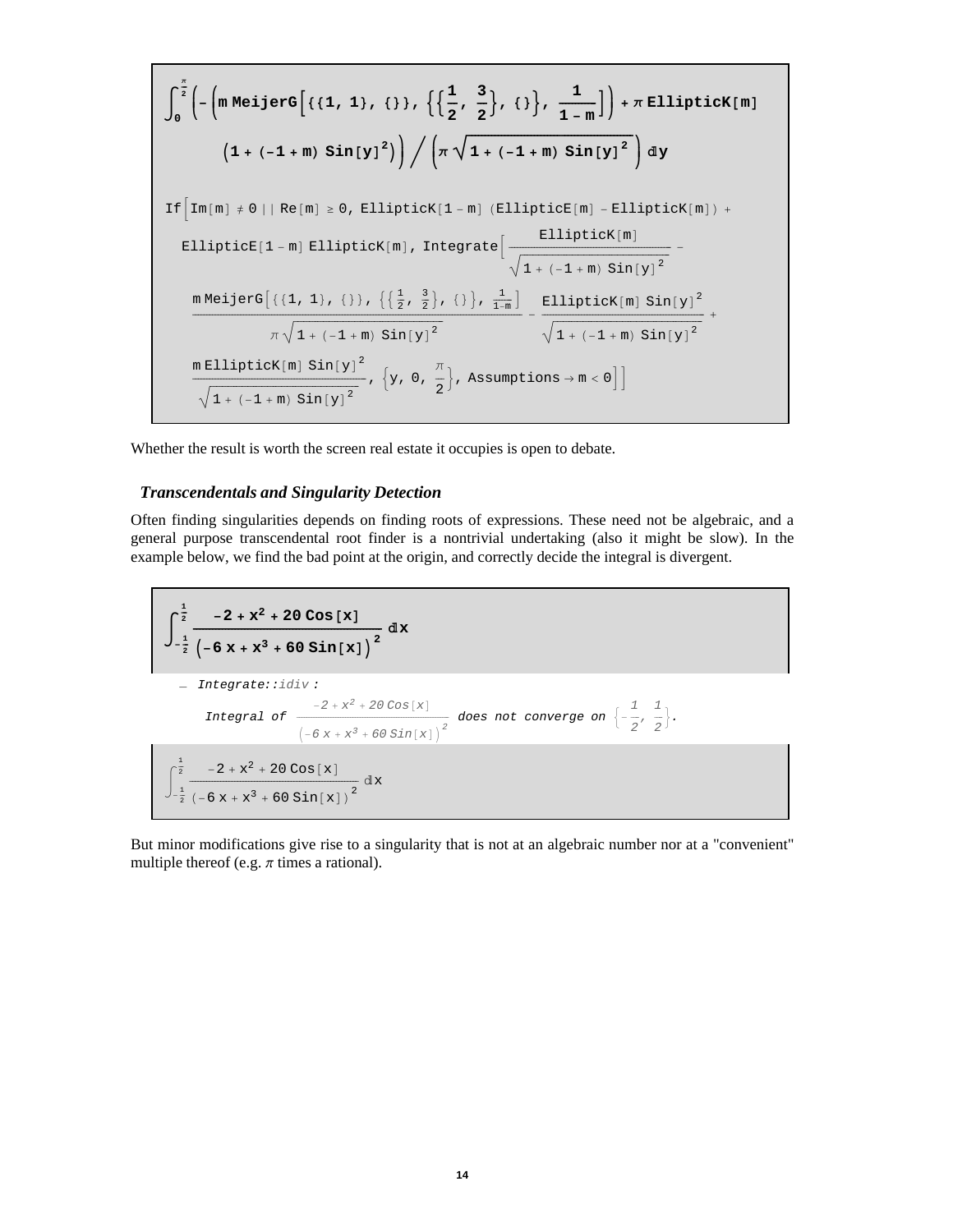$$
\begin{aligned}\n\text{ii} &= \int_{1}^{5} \frac{-2 + x^2 + 20 \cos[x]}{-6x + x^3 + 60 \sin[x]} \, \text{d}x \\
\text{N[ii]} \\
\text{NIntegrate} & \left[ \frac{-2 + x^2 + 20 \cos[x]}{-6x + x^3 + 60 \sin[x]}, \, \{x, 1, 5\} \right] \\
\frac{1}{3} \left( -\log[-5 + 60 \sin[1]] + \log[95 + 60 \sin[5]] \right)\n\end{aligned}
$$

 $-0.0646864$ 

```
- NIntegrate:: ncvb :
     NIntegrate failed to converge to prescribed accuracy
        after 10 recursive bisections in x near \{x\} = \{4.34763\}.
0. \times 10^{1}
```
Clearly this diverges. The denominator has a pole in the integration path, and it is a (nonalgebraic) root of a transcendental equation.

```
FindRoot [-6x + x^3 + 60 \sin[x] = 0, {x, 2}]{x \to 4.34626}
```
### **Parametrized Singularities in Multiple Integrals**

Parametrized singularities can cause trouble, particularly in multidimensional integration. Here is an example from [11]. We begin with a small variation on the actual problem.

$$
\int_0^{\pi} \int_0^{\pi} \text{abs} \left[ \sin \left[ x - y \right] \right] \, dy \, dx
$$
  
2 \pi

Now we double the region of integration in both directions.

$$
\int_0^{2\pi} \int_0^{2\pi} \text{Abs}\left[\sin\left[\mathbf{x} - \mathbf{y}\right]\right] \, \mathrm{d}\mathbf{y} \, \mathrm{d}\mathbf{x}
$$
  
4 $\pi$ 

The second one is off by a factor of 2. The problem is that one singularity line,  $x = y$ , is recognized. But the broken line  $x = y + \pi$  modulo  $2\pi$  goes unrecognized. Hence we do not handle ranges correctly,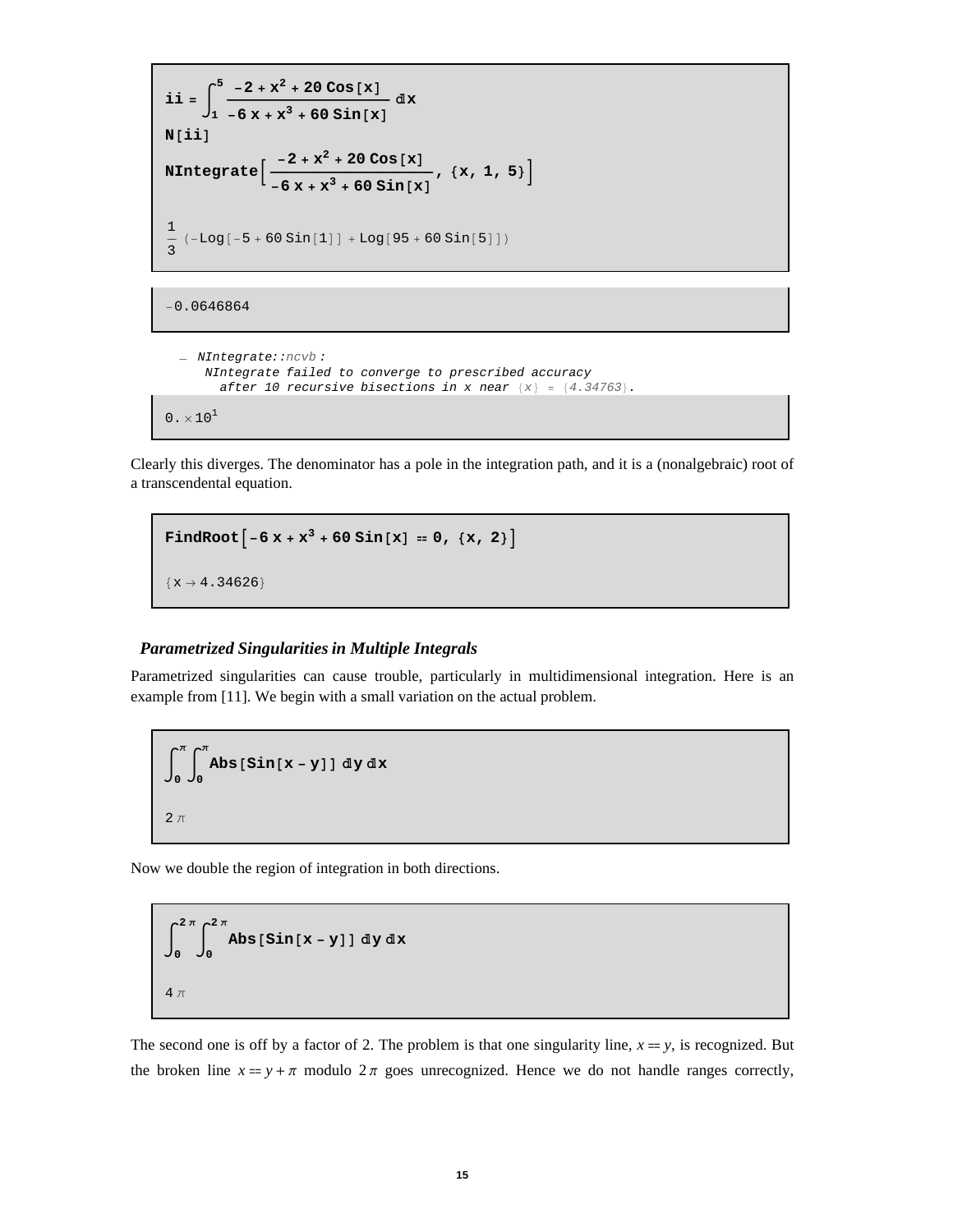$\begin{aligned} 2 & x = y, \end{aligned}$  $2\pi$ 

splitting only into two rather than three pieces in the first level of integration. Note that this is in version 5.0 of *Mathematica*; later versions do get the correct value of  $8 \pi$ .

### *Branch Cuts Intersecting the Integration Path*

It is important to assess whether an integration path crosses a branch cut of an antiderivative (so that we might split the path into segments). The example below does this in order to get the correct result.

 $i1 = \int_{-1-i}^{1}$ **-2+ä Log@x<sup>D</sup> <sup>â</sup><sup>x</sup> N@i1D NIntegrate** [Log[x], {x, -1 - **i**, -2 + **i**}] i k  $\left(\frac{1}{4}\right)$ 4 + ä 4  $\mathbf{r}$  $\overline{a}$  $\left( (-2 - 6 \text{ i}) + 3 \text{ i} \pi + \text{Log} \left[ 4 (3 - 4 \text{ i})^{-1+3 \text{ i}} \right] \right)$ 

 $-0.584615 + 0.863986$  i

 $-0.584615 + 0.863986$  i

Version 4 of *Mathematica* failed to catch the crossing and gave a result with imaginary part off by 3  $π$ . Needless to say, this problem becomes vastly more difficult if the crossing might or might not exist based on parameter values. One might try the example below to get an indication of what might be a reasonable result.

 $Integrate[Log[x], {x, -1 - I, y}]$ 

#### *Problems with Algebraic Manipulation*

2.54593

Here is an example that was quite wrong prior to version 5.1 (we show the result from version 5.0).

```
ii = à
0
                 ¥
                   2 y e^Y BesselK\left[0, \sqrt{3} \right] y Sign\left[\gamma\right] \right] dy
N@iiD
 \mathbf{NIntegrate}\left[2\ \mathbf{y}\ \mathbf{e}^{\mathbf{y}}\ \texttt{BesselK}\bigg[0\, ,\ \sqrt{3}\ \ \mathbf{y}\ \texttt{Sign}\left[\mathbf{y}\right]\bigg] , \{\mathbf{y}\, ,\ 0\, ,\ \infty\}\bigg]1 - 
ArcSecB
!!!!!
3 F
                   \sqrt{2}2
0.324489
```
The problem was in the innards of the convolution code. At a key step we made use of an exponential of the form exponential  $\left(\begin{smallmatrix}(-2 & \mathbb{1}) & \pi - \log\left(\frac{4}{3}\right)\end{smallmatrix}\right)$  $\left(\frac{4}{3}\right)$  + 2 log(2)) and we subsequently required a square root. Once we replace exponential with Exp we lose track of a factor of  $(-1)$  and this gave rise to a bad result. While this example is now repaired the general problem remains of how to find and forestall this phenomenon. **<sup>16</sup>**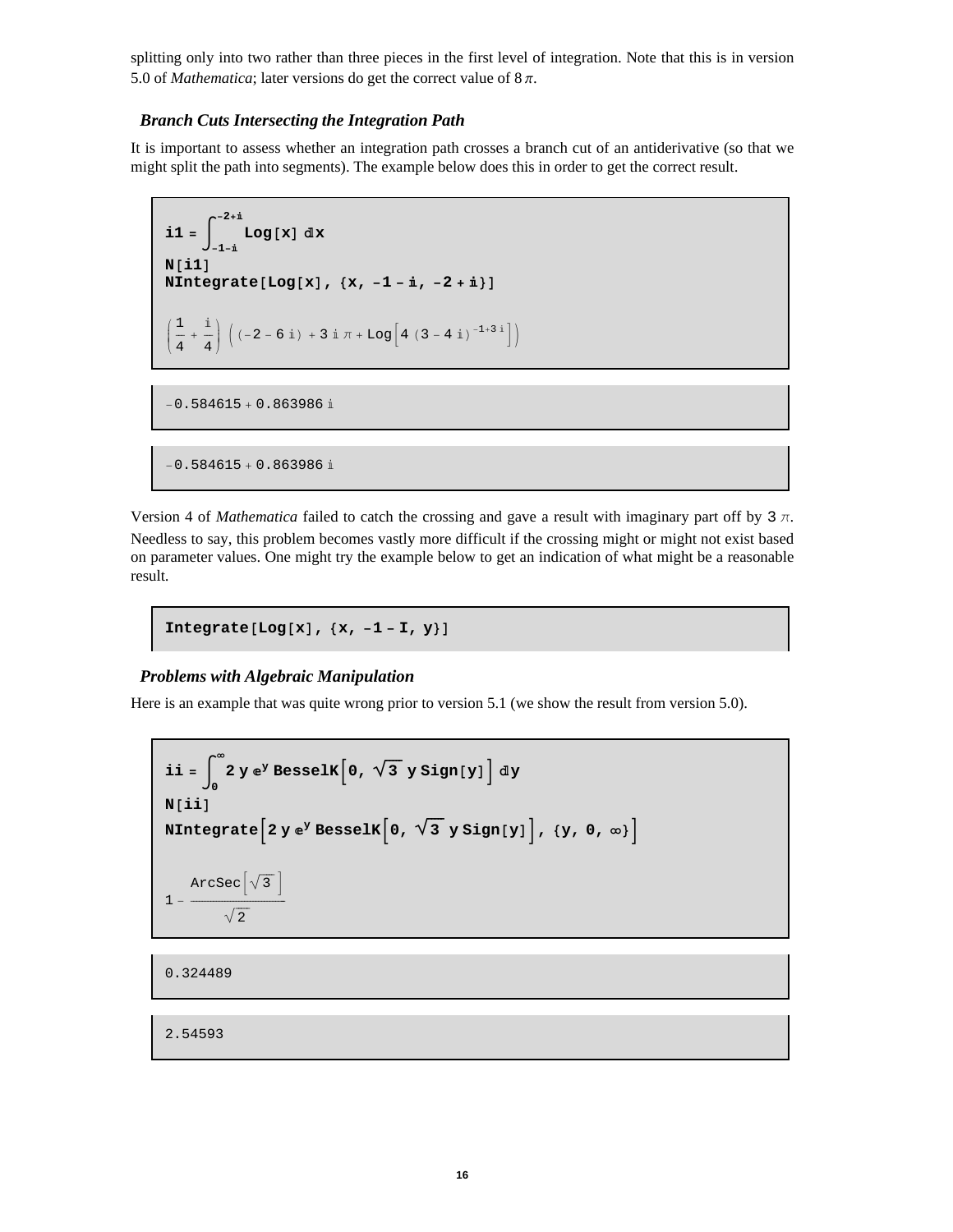The problem was in the innards of the convolution code. At a key step we made use of an exponential of the form exponential  $\left(\begin{smallmatrix}(-2 & \mathbb{1}) & \pi - \log\left(\frac{4}{3}\right)\end{smallmatrix}\right)$  $\left(\frac{4}{3}\right)$  + 2 log(2)) and we subsequently required a square root. Once we replace exponential with Exp we lose track of a factor of  $(-1)$  and this gave rise to a bad result. While this example is now repaired the general problem remains of how to find and forestall this phenomenon.

*Mathematica*'s integration code once had an interesting method for eluding this branch cut sort of prob− lem. The tactic was to convert various exponential things to trigs in the hope that anything "bad" e.g. explicitly complex values, would pack up for vacation. Often this worked, and indeed I introduced some bugs simply by disabling some of this and making conversions in the reverse direction. But my feeling is that the problem should be addressed at a more basic level, by finding the culprits and spanking the branch cuts out of them. As an indication that this earlier method had severe limitations, I note that it too failed on the example above.

The next examples have bugs in current versions due to branch cut issues not correctly handled in convolution code. They show that not all changes can be viewed as progress, insofar as they gave correct results in version 4. Needless to say, I hope to address these in the near future.

Integrate 
$$
\left[e^{-i \times t} \left(e^{\frac{1}{3}(-i) \times^{3}} - 1\right) \times \frac{3}{2}, \{x, 0, \infty\}, \text{Assumptions} \to t > 0\right]
$$
\n
$$
(1 + i) \sqrt{2\pi} \sqrt{t} + \frac{(-1)^{7/12} \pi \text{ HypergeometricPFQ}\left[\left\{-\frac{1}{6}\right\}, \left\{\frac{1}{3}, \frac{2}{3}\right\}, \frac{t^{3}}{9}\right]}{3^{2/3} \text{ Gamma}\left[\frac{7}{6}\right]}
$$
\n
$$
\frac{(-1)^{11/12} \pi \text{ HypergeometricPFQ}\left[\left\{\frac{1}{6}\right\}, \left\{\frac{2}{3}, \frac{4}{3}\right\}, \frac{t^{3}}{9}\right]}{3^{1/3} \text{ Gamma}\left[\frac{5}{6}\right]}
$$

A numerical check will reveal that this is simply not correct.

The next example does not even involve a symbolic parameter. Again, the culprit deep down is in convolution of MeijerG functions.

```
ii = Integrate@ArcSin@vD * Log@vD  v, 8v, 0, 1<D
N@iiD
AIntegrate[ArcSin[v] *Log[v] / v, {v, 0, 1}]
\overline{a}1
  \pi Log [2]
```
0.544397

4

-1.02331

¢ Previous Next £

### **General Considerations**

Here are some of the questions that require thought in the design and implementation of definite integra– tion. They have emerged from study and overhaul of our existing code base, but I believe they apply more generally e.g. to definite summation and related polyalgorithm computational calculus.

è Given a choice of methods, which should one attempt first? This can have serious repercussions in terms of speed. For example, what might be a fast MeijerG convolution can be very slow to evaluate as an indefinite integral followed by extraction of limiting values. And of course the opposite can happen. Or the methods might be comparable in speed but give results of vastly different complexity of form.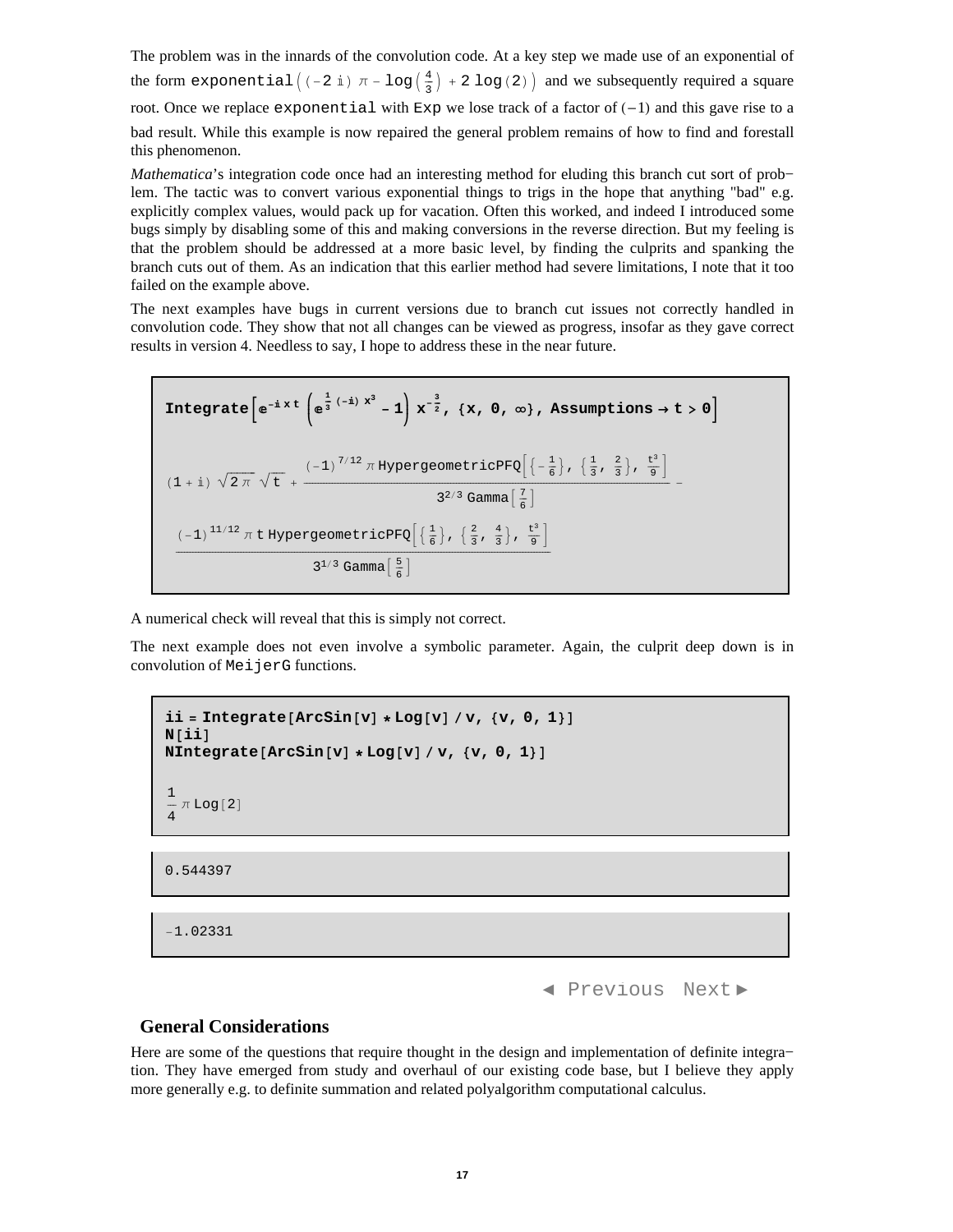Given a choice of methods, which should one attempt first? This can have serious repercussions in terms of speed. For example, what might be a fast MeijerG convolution can be very slow to evaluate as an indefinite integral followed by extraction of limiting values. And of course the opposite can happen. Or the methods might be comparable in speed but give results of vastly different complexity of form.

- è When or how should one presimplify the input?
- è When or how should one simplify the result?
- è Special case methods may be very helpful for speed or simplicity of result. But they also proliferate opportunities for bugs. Hence it requires care to think through what classes are important to handle in these ways.
- è Some methods require intrinsically "slow" technology. For example, refinement of conditions (which is sometimes essential in order that they not blow up) may require some level of CAD support behind the scenes. Even limit extraction for Newton–Leibniz methods can be slow. We are thus faced with ques− tions of when to apply such technology and how to prevent it from causing many inputs to hang.
- è In regard to prevention of hanging in computationally intensive technology noted above, we have found it quite necessary to place time constraints on certain pieces of code. (Motivation: often they succeed. If they fail, so be it, and we then try other things.) This gives rise to a new set of problems. One is that asynchronous interrupt handling, required by TimeConstrained, is imperfect and in rare cases will cause a kernel crash. Another is that results now take on a platform dependent nature, and this is seri− ously unsettling. A possible future direction that will alleviate this: have potentially slow code stopped by some measure of operation count rather than asynchronous interrupts.
- è Indefinite integration is (generally) more powerful in version 5 than in the past. This has come at the price of speed: it simply tries more transformations and the like. This in turn means all Newton−Leibniz code is at risk of getting slower. We now cache some results from indefinite integration but this is at best a partial fix to the problem.

Provisional moral, or maybe conundrum: The more things improve, the more opportunity for closely related things to deteriorate.

# **Summary and Directions for Future Work**

Development and overhaul of Integrate has had successes and at least some setbacks. One should

hope these latter may prove to be temporary.

Among the successes, virtually all infinite recursion problems from earlier versions has been fixed. Cases where a method failed and we did not move on to try another method, that is, premature bailout, have likewise been addressed. Numerous problems in convergence assessment and singularity detection have likewise been fixed. Much of the idiosyncratic ad hoc code has been removed or rewritten. Most open problems fall into the various categories described above, which, while large, is better understood than the integration swamp that we had four years ago.

This has come at a cost of speed. Moreover we now have some level of platform dependent behavior. Work remains to iron out bugs in convolution code and elsewhere. Heuristics to determine use of expan− sion, simplification, refinement of conditions, and the like are crude and certainly imperfect. Modularity of the code, which affects usability, maintaince and further development, has improved but is likewise still far from perfect. The same may be said for its documentation.

This presents a synopsis of the issues faced in development of a robust definite integration. To some extent will also give a snapshot of the recent status of Integrate in *Mathematica*. Lest the reader be

left with the idea that many of the issues presented above are specific to the *Mathematica* implementation of Integrate, we refer to [4] for a discussion that overlaps ours but is not specific to any particular body of code.

My opinion is that future work in definite integration within *Mathematica* should go in a few directions. I list various possibilites below.

- è Strengthening the MeijerG convolution code, with attention paid to form of results, range of integrands covered, and correct handling of convergence and branch cut problems.
- è Better assessment of convergence conditions. This will include splitting the GenerateConditions option into two or three distinct ones so that meanings are more clear. At present the code may use it to
- è